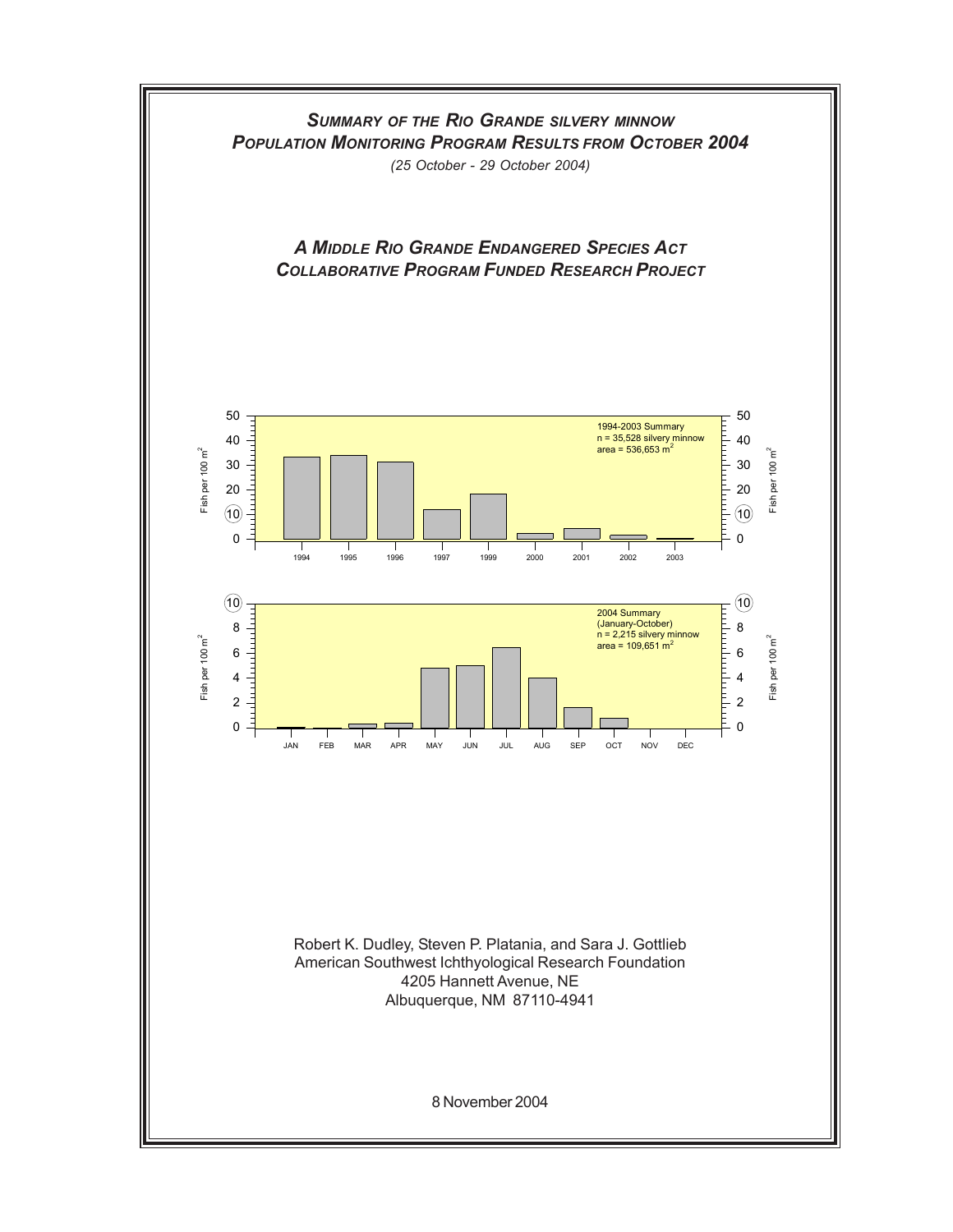# *SUMMARY OF THE RIO GRANDE SILVERY MINNOW POPULATION MONITORING PROGRAM RESULTS FROM OCTOBER 2004*

*(25 October - 29 October 2004)*

prepared for:

### *MIDDLE RIO GRANDE ENDANGERED SPECIES ACT COLLABORATIVE PROGRAM*

under USBR contract:

#### **Number 03CR408029**

U.S. Bureau of Reclamation Upper Colorado Regional Office 125 South State Street, Room 6107 Salt Lake City, UT 84138-1102

prepared by:

Robert K. Dudley, Steven P. Platania, and Sara J. Gottlieb American Southwest Ichthyological Research Foundation 4205 Hannett Avenue, NE Albuquerque, NM 87110-4941

submitted to:

U. S. Bureau of Reclamation 555 Broadway NE, Suite 100 Albuquerque, NM 87102-2352

8 November 2004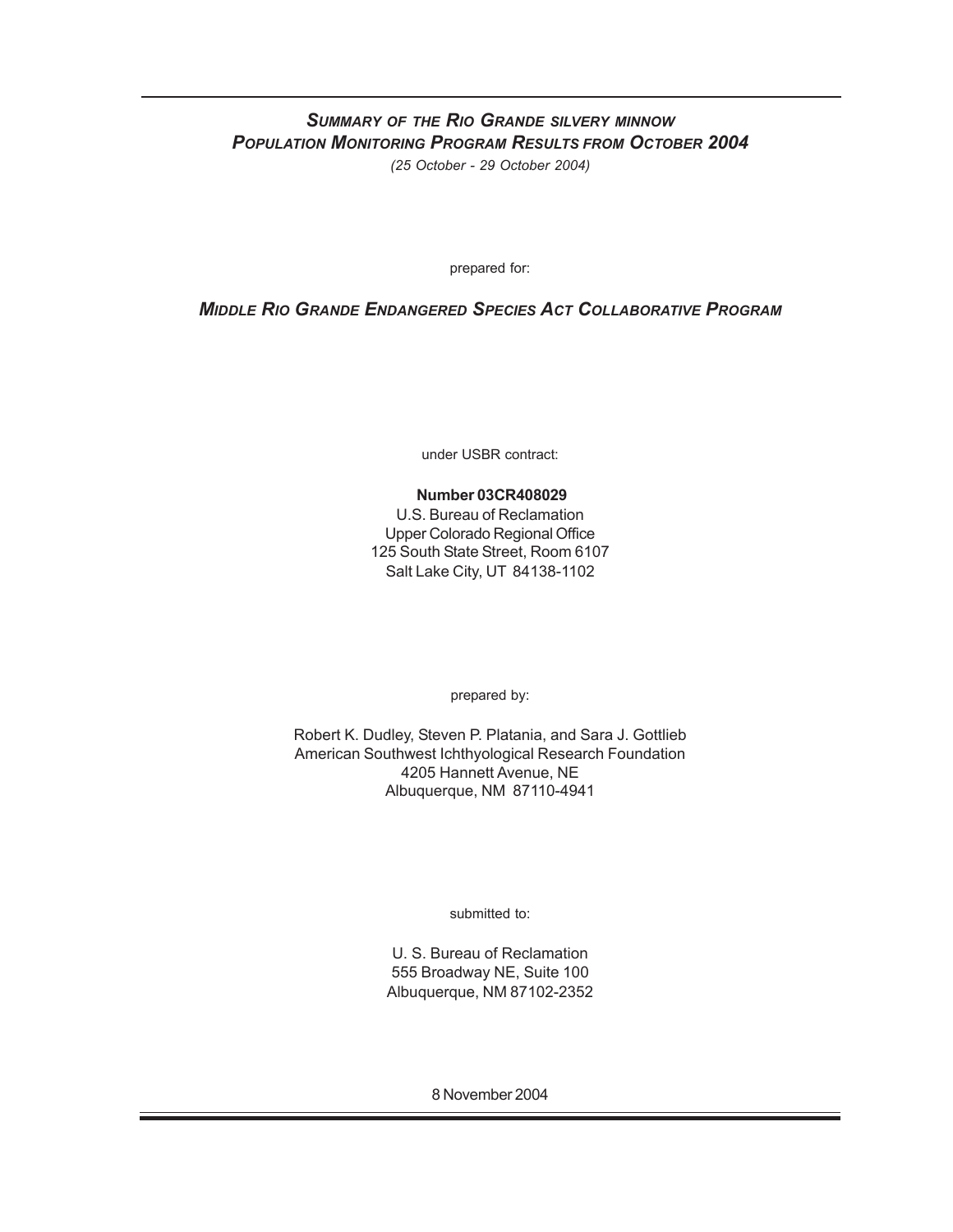#### **SUMMARY OF OVERALL OCTOBER 2004 POPULATION MONITORING EFFORTS**

The tenth sampling effort of the 2004 Rio Grande silvery minnow population monitoring program was conducted between 25 October and 29 October 2004 at 20 sites throughout the Middle Rio Grande. Five sites were located in the Angostura Reach, six sites in the Isleta Reach, and nine sites in the San Acacia Reach. A list of collection localities is appended (Table A-1).

Adult and juvenile fish were obtained by rapidly drawing a 3.1 m x 1.8 m small mesh (5 mm) seine through discrete mesohabitats. Fish were identified in the field, counted, and released at the site of capture. Rio Grande silvery minnow were also counted, identified to age-class, and released at the site of capture. No young-of-year fish (that could not be field identified) were collected during the October 2004 sampling. Figures illustrating catch rates (number of fish per 100 m<sup>2</sup> sampled) were prepared for the ten focal species, including Rio Grande silvery minnow, for the purpose of comparisons between reaches.

During October 2004, a total of 5,075 fish were taken in the 10,014 m<sup>2</sup> (surface area) of water sampled. Red shiner, *Cyprinella lutrensis*, was the most abundant taxon (N=3,436) and comprised about 68% of the total catch. Rio Grande silvery minnow, *Hybognathus amarus,* (N=78) was present in 8.5% of all seine hauls. Fish were collected in 255 of the 341 seine hauls (74.8%) made during the October 2004 sampling effort yielding a cumulative catch rate of 50.6 fish per 100 m<sup>2</sup> sampled.

#### **SUMMARY OF OCTOBER 2004 POPULATION MONITORING EFFORT BY RIVER REACH**

#### **Angostura Reach**

The Angostura Reach was sampled on 27, 28, and 29 October 2004. Water levels were similar to September and allowed for full access to all portions of the study site including the deepest portions of the thalweg. All areas of the site were sampled including the skirt of Angostura Diversion Dam. Water clarity was high at this site (Secchi depth=31 cm) and the river bottom was visible in most areas. Aquatic vegetation and algae was visible and thick in shallow water habitats. Discharge was relatively constant throughout most of October with the exception of a few rainstorm events that briefly resulted in higher flows. Water temperatures recorded at the different sampling sites ranged from 11°C to 15°C and were about 2°C cooler compared with temperatures in September. Fish were occupying areas along the shoreline and in low velocity habitats. The most frequently collected taxon in the Angostura Reach during October was red shiner (N=427). Rio Grande silvery minnow were the fourth-most abundant species (N=44) and were primarily found in the upper portion of the Angostura Reach (e.g., Sites #0-2). The majority of Rio Grande silvery minnow were between 40-60 mm SL. However, some Age-0 individuals were quite small (<30 mm SL). It is possible that many of the smallest individuals will have an increased rate of mortality compared to larger individuals during winter. The number of Rio Grande silvery minnow collected during October 2004 (N=44) in the Angostura Reach was markedly lower than during August 2004 (N=366). The natural decline in populations following spawning will likely result in even lower densities by October. Fish collected later in the year have a much higher likelihood of surviving through the winter and producing young during the 2005 spawning season. Overall spawning and recruitment success of Rio Grande silvery minnow appears to be higher in 2004 compared to 2003.

#### **Isleta Reach**

October discharge varied little as a result of low base flows that resulted in several small channels throughout a large portion of the Isleta Reach. The water of the Rio Grande was being diverted at Isleta Diversion Dam leaving areas with minimal discharge. However, no sampling sites were dry (one site was dry in September) and discharge had increased slightly compared to last month. In October, return flow from irrigation ditches seemed to increase perhaps as a result of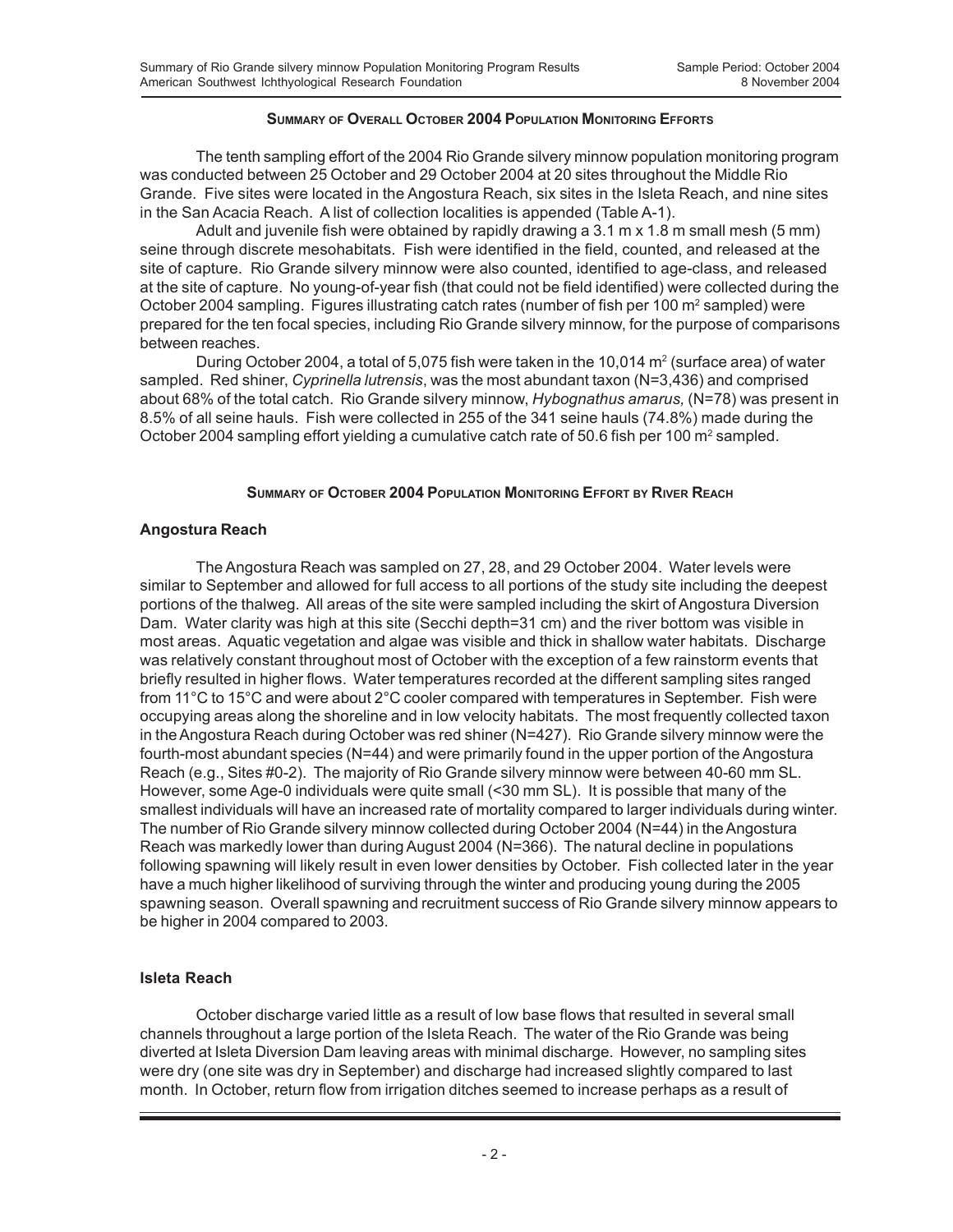decreased irrigation. Mid-day water temperatures in the Isleta Reach were generally about 15°C. Water clarity was high at most sampling sites because of low discharge and no input from sediment rich tributaries (e.g., Rios Salado or Puerco). Most of the flow in the Rio Grande was confined within a few shallow channels. The Isleta Reach had the highest catch rate (99.0 fish/100  $\text{m}^2$ ) of any of the sampling reaches in the Middle Rio Grande and was more than double than that recorded in the Angostura Reach (27.0 fish/100 m<sup>2</sup>). The most commonly collected taxa were red shiner, *Cyprinella lutrensis* (N=1,533),western mosquitofish, *Gambusia affinis* (N=651), and fathead minnow, *Pimephales promelas* (N=281). Young-of-year Rio Grande silvery minnow (N=4) were collected from multiple seine hauls (N=4) in the Isleta Reach during October 2004. Excessively low flows and river drying were no longer a threat to the remaining population of Rio Grande silvery minnow in the Isleta Reach in October 2004 and irrigation was scheduled to cease by the end of the month (i.e., October 31).

#### **San Acacia Reach**

Population monitoring was conducted in the San Acacia Reach (9 sites) of the Middle Rio Grande from 25-27 October 2004. Discharge had remained low throughout the month but there was no drying in the reach (unlike extensive drying in September). Several of the sampling sites that had dried completely in September (Sites #12-15) produced little or no fish. The water throughout the San Acacia Reach was relatively turbid and instream visibility was <10 cm at all sampling sites (as measured by Secchi Disk). Increased water turbidity was likely a result of several minor rainstorms and occasional input from upstream tributaries. This was in contrast to the high volume of sediment input that originated from the Rio Puerco during August. Water temperatures ranged from 11-16°C during the day and were notably cooler (ca. 10°C) compared to temperatures in September. A small amount of water was being released from San Acacia Diversion Dam and a large amount of water was contained within irrigation ditches that ran parallel to the river. The most commonly collected taxon during October 2004 in the San Acacia Reach was red shiner (N=1,476). The majority of red shiner (N=871) were collected from the upper two sampling sites (Sites #10-11) in the San Acacia Reach. Rio Grande silvery minnow individuals (N=30) were present in a variety of habitats, but all were collected from the three upper-most sites in the San Acacia Reach. The San Acacia Reach catch rate was intermediate between the catch rates of the Angostura and San Acacia reaches. Western mosquitofish was much less common in this reach (0.8 fish/100 m<sup>2</sup>) compared to the Isleta Reach (25.6 fish/100 m<sup>2</sup>).

### **Conclusion**

The four most numerically dominant taxa collected during the October 2004 monitoring effort were, in order of abundance, red shiner (N=3,436), western mosquitofish (N=781), fathead minnow (N=447), and flathead chub, *Platygobio gracilis* (N=194). These taxa collectively comprised about 96% of the total catch of fish in the Middle Rio Grande study area. The abundance of Rio Grande silvery minnow during October 2004 declined compared to August or September 2004, but there was evidence of recruitment in all three river reaches. Although the abundance of Rio Grande silvery minnow was highest in the Angostura Reach, there were many individuals collected in the San Acacia Reach. This possibly indicates that young from upper reaches emigrated to downstream reaches or that survivorship of young is higher in lower reaches compared to upper reaches. This late October sampling effort indicates that the overall population of Rio Grande silvery minnow has increased compared with last year. Possible causes for this increase include more favorable spring flow conditions and the stocking of adults in the Angostura Reach prior to the spawning period.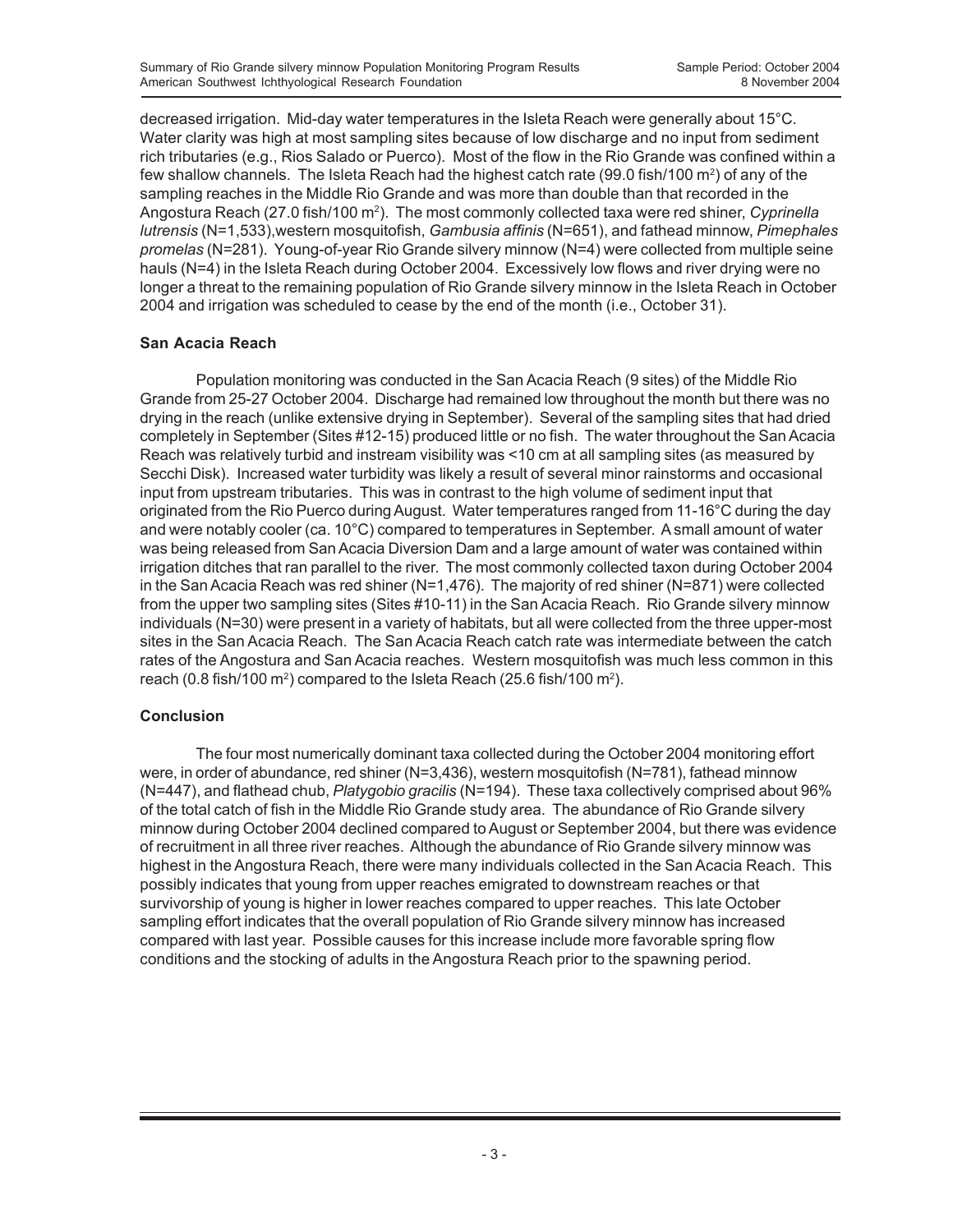

Figure 1. Map of the study area and sampling localities (numbered) for the 2004 Rio Grande silvery minnow population monitoring program. Sampling locality information that correspond with the numbered localities are provided in Appendix A (Table A-1).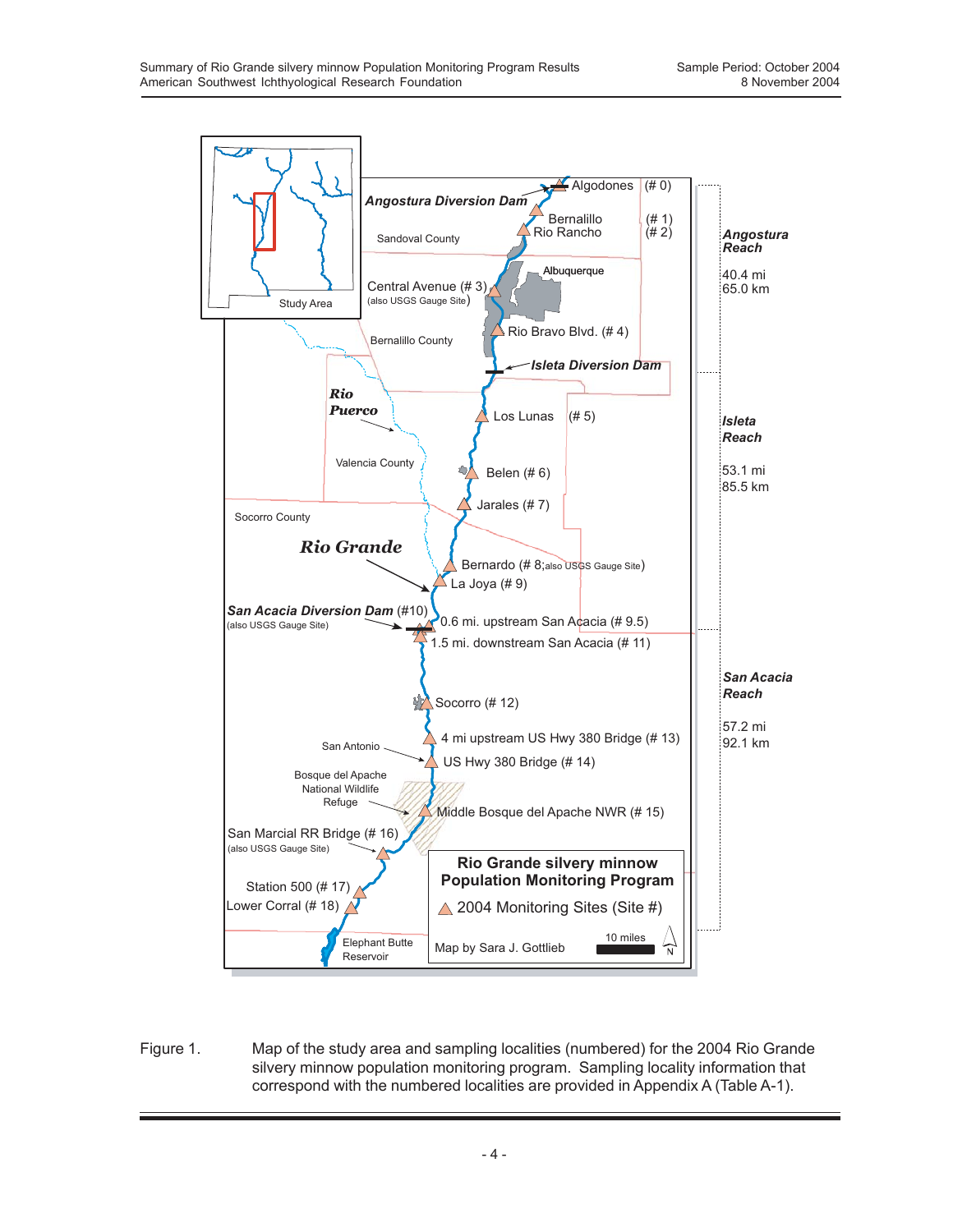

Figure 2. Discharge in the Rio Grande from January 2003 through October 2004 as recorded at seven U. S. Geological Survey (USGS) gauge stations. The Otowi Bridge gauge site is outside of the study area (ca. 25.5 river miles upstream of Cochiti Dam) and provided for reference. Discharge data are provisional and subject to change.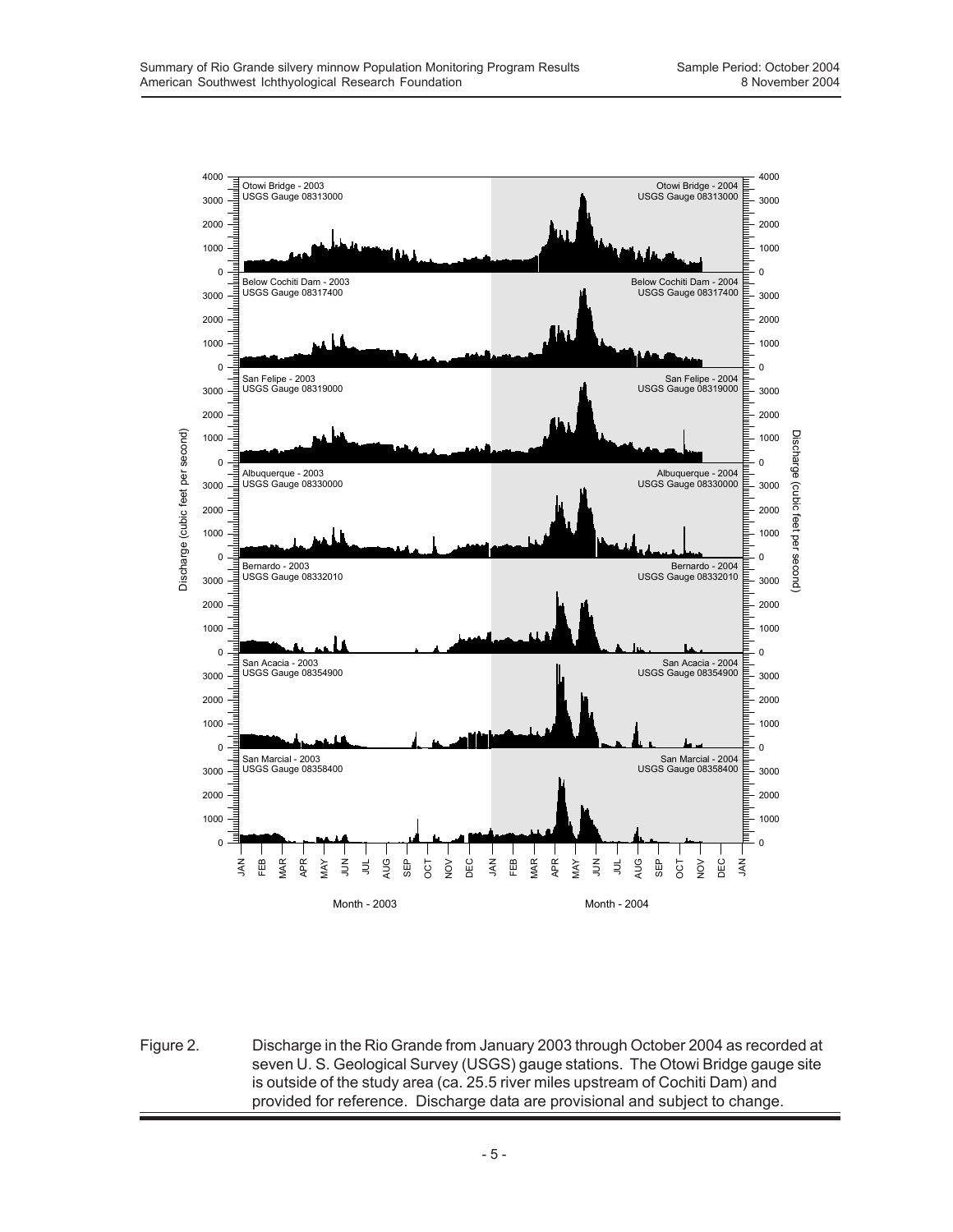#### Table 1. Scientific and common names and species codes of fish collected in the Middle Rio Grande during the 1999-2003 Rio Grande silvery minnow population monitoring program.

| <b>Scientific Name</b>    | Common Name                 | Code  |
|---------------------------|-----------------------------|-------|
| <b>Order Clupeiformes</b> |                             |       |
| Family Clupeidae          | herrings                    |       |
|                           |                             | (GZS) |
| Order Cypriniformes       |                             |       |
| Family Cyprinidae         | carps and minnows           |       |
|                           |                             | (RDS) |
|                           |                             | (CCA) |
|                           |                             | (RGC) |
|                           |                             |       |
|                           | silvery minnow <sup>1</sup> | (RGM) |
|                           |                             | (FHM) |
|                           |                             | (FHC) |
|                           |                             | (LND) |
|                           |                             |       |
| Family Catostomidae       | suckers                     |       |
|                           |                             | (RCS) |
|                           |                             | (WHS) |
|                           |                             | (SMB) |
|                           |                             |       |
| <b>Order Siluriformes</b> |                             |       |
| Family Ictaluridae        | bullhead catfishes          |       |
|                           |                             | (BBH) |
|                           |                             | (YBH) |
|                           |                             | (CCT) |
|                           |                             | (FCT) |
|                           |                             |       |
| Order Cyprinodontiformes  |                             |       |
| <b>Family Poeciliidae</b> | livebearers                 |       |
|                           |                             | (MOS) |
|                           |                             |       |
| <b>Order Perciformes</b>  |                             |       |
| Family Percichthyidae     | temperate basses            |       |
|                           |                             | (WHB) |

<sup>1</sup> focal taxa represent the most abundant species present in recent Middle Rio Grande collections and species illustrated in monthly plots of data.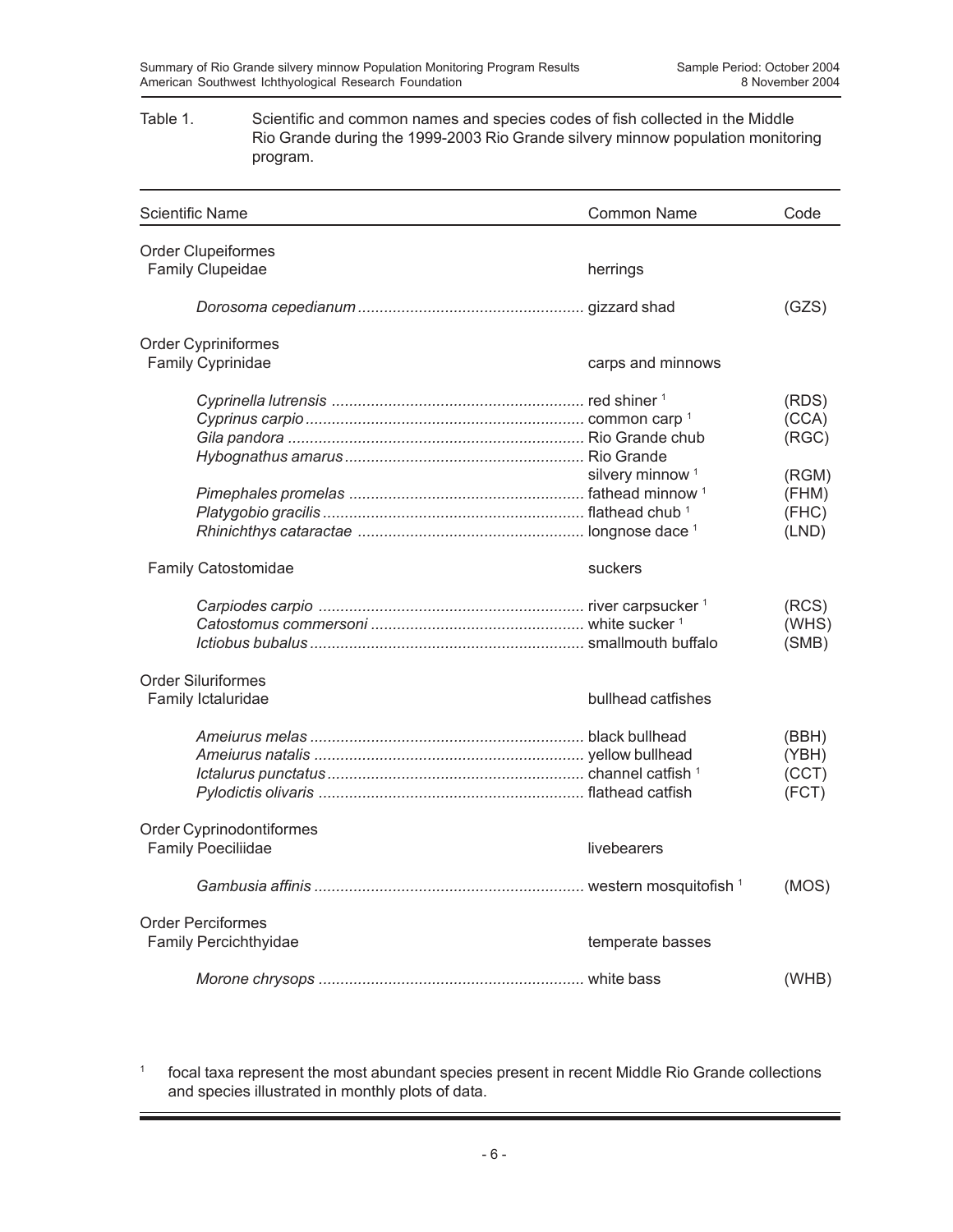#### Table 1. Scientific and common names and species codes of fish collected in the Middle Rio Grande during the 1999-2003 Rio Grande silvery minnow population monitoring program (continued).

| <b>Scientific Name</b>      | Common Name | Code                                      |
|-----------------------------|-------------|-------------------------------------------|
| <b>Order Perciformes</b>    |             |                                           |
| <b>Family Centrarchidae</b> | sunfishes   |                                           |
|                             | bluegill    | (GNS)<br>(BGL)<br>(LMB)<br>(WCR)<br>(BCR) |
| <b>Family Percidae</b>      | perches     |                                           |
|                             |             | (YWP)<br>(WLE)                            |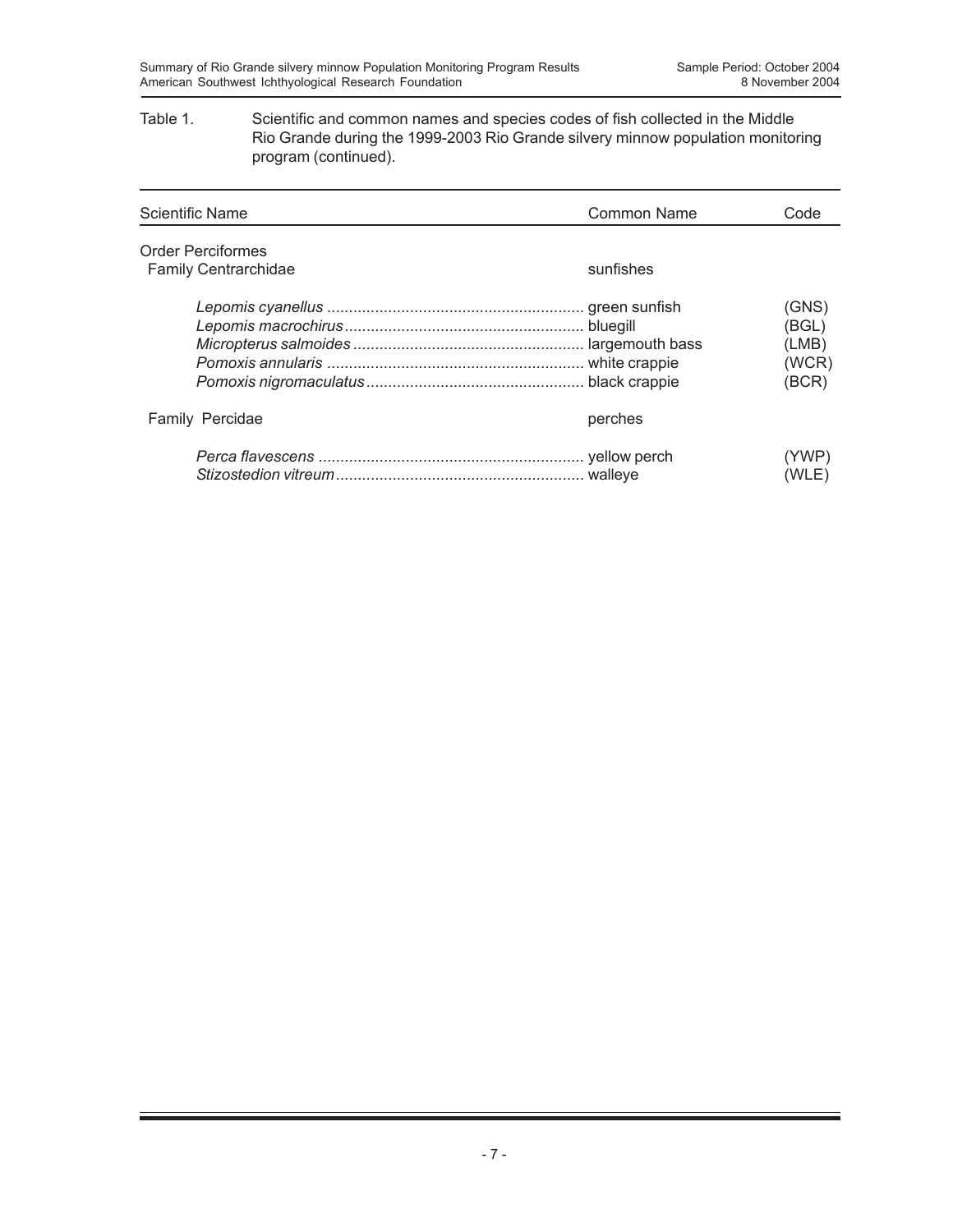#### Table 2. Summary of the October 2004 Rio Grande silvery minnow population monitoring program results (species list is based on fish collected from 1999-2003).

|                           | <b>RESIDENCE</b>    | TOTAL NUMBER | PERCENT (%) | FREQUENCY OF            | % FREQUENCY             |
|---------------------------|---------------------|--------------|-------------|-------------------------|-------------------------|
| <b>SPECIES</b>            | STATUS <sup>1</sup> | OF SPECIMENS | OF TOTAL    | OCCURRENCE <sup>2</sup> | OCCURRENCE <sup>2</sup> |
|                           |                     |              |             |                         |                         |
| <b>HERRINGS</b>           |                     |              |             |                         |                         |
| gizzard shad              | I                   |              |             |                         |                         |
| <b>CARPS AND MINNOWS</b>  |                     |              |             |                         |                         |
| red shiner                | N                   | 3,436        | 67.70       | 19                      | 95                      |
| common carp               | $\mathbf{I}$        | 7            | 0.14        | 5                       | 25                      |
| Rio Grande silvery minnow | N                   | 78           | 1.54        | 9                       | 45                      |
| Rio Grande chub           | N                   |              |             |                         |                         |
| fathead minnow            | N                   | 447          | 8.81        | 14                      | 70                      |
| flathead chub             | N                   | 194          | 3.82        | 10                      | 50                      |
| longnose dace             | N                   | 24           | 0.47        | 5                       | 25                      |
| <b>SUCKERS</b>            |                     |              |             |                         |                         |
| river carpsucker          | N                   | 42           | 0.83        | 6                       | 30                      |
| white sucker              | $\mathbf{I}$        | $\mathbf 5$  | 0.10        | 3                       | 15                      |
| smallmouth buffalo        | N                   |              |             |                         |                         |
| <b>BULLHEAD CATFISHES</b> |                     |              |             |                         |                         |
| black bullhead            | $\mathsf{l}$        |              |             |                         |                         |
| yellow bullhead           |                     | $\mathbf{1}$ | 0.02        | $\overline{1}$          | $\overline{5}$          |
| channel catfish           |                     | 60           | 1.18        | 13                      | 65                      |
| flathead catfish          |                     |              |             |                         |                         |
| <b>LIVEBEARERS</b>        |                     |              |             |                         |                         |
| western mosquitofish      | I                   | 781          | 15.39       | 15                      | 75                      |
|                           |                     |              |             |                         |                         |
| <b>TEMPERATE BASSES</b>   |                     |              |             |                         |                         |
| white bass                | I                   |              |             |                         |                         |
| <b>SUNFISHES</b>          |                     |              |             |                         |                         |
| green sunfish             | $\mathbf{I}$        |              |             |                         |                         |
| bluegill                  | N                   |              |             |                         |                         |
| largemouth bass           |                     |              |             |                         |                         |
| white crappie             |                     |              |             |                         |                         |
| black crappie             |                     |              |             |                         |                         |
| <b>PERCHES</b>            |                     |              |             |                         |                         |
| yellow perch              |                     |              |             |                         |                         |
| walleye                   |                     |              |             |                         |                         |
| <b>TOTAL</b>              |                     | 5,075        |             |                         |                         |
|                           |                     |              |             |                         |                         |

 $1$  N = native; I = introduced

2 Frequency and % frequency of occurrence are based on n=20 sample sites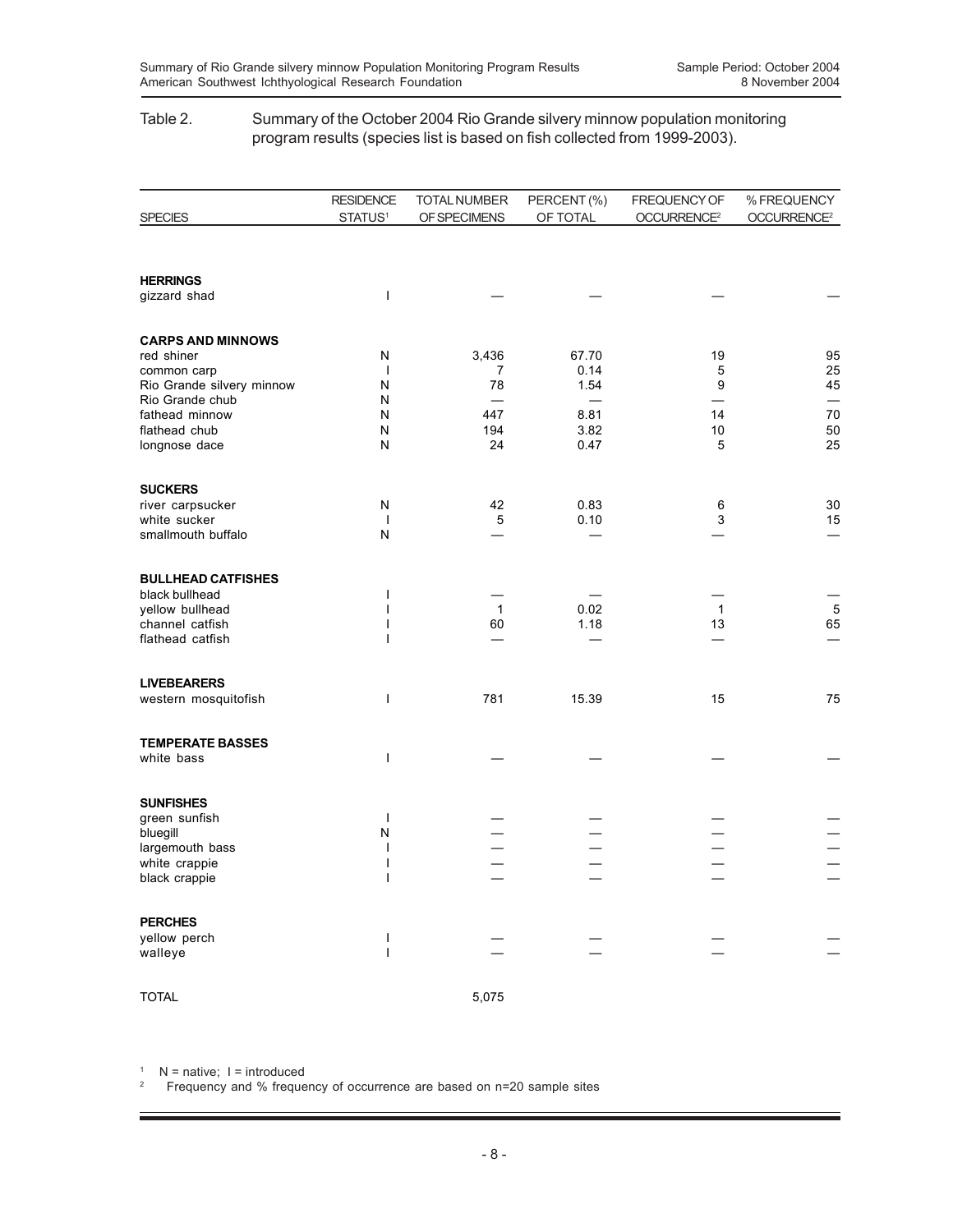# SPECIES J F M A M J J A S O N D T A EA P AUU UEC OE O NBRR YNL GPT VC T A L **HERRINGS**<br>gizzard shad gizzard shad — — 1 — — 3 1 3 — — 8 **CARPS AND MINNOWS** red shiner 1,700 2,565 2,645 2,941 2,249 4,688 2,608 2,659 4,373 3,436 29,864 common carp 2 4 9 — 99 238 28 13 7 7 407 Rio Grande silvery minnow 7 2 45 49 517 411 574 416 116 78 2,215 Rio Grande chub — —————— ——— fathead minnow 166 193 167 95 407 1,501 896 439 776 447<br>flathead chub 38 30 79 61 52 105 211 158 138 194 flathead chub 38 30 79 61 52 105 211 158 138 194 1,066 longnose dace 2 1 26 99 9 26 91 23 11 24 312 **SUCKERS** river carpsucker 19 15 84 11 252 856 280 167 59 42 1,785 white sucker 4 smallmouth buffalo  $2$   $2$ **BULLHEAD CATFISHES** black bullhead  $-3 - - - - - - 1 -$ yellow bullhead — — — — — 1 10 12 3 1 27 channel catfish 49 119 127 42 16 14 156 163 62 60 808 flathead catfish **LIVEBEARERS** western mosquitofish 68 299 282 515 191 2,523 2,281 1,335 1,105 781 9,380 **TEMPERATE BASSES** white bass — —————— ——— — **SUNFISHES** green sunfish  $-1 - 1 - - - - - - - -$ <br>
bluegill<br>  $3$   $1 - - 1$ <br>  $1$   $1$   $1$ <br>  $1$ <br>  $1$ <br>  $1$ <br>  $2$ <br>  $1$ bluegill — — — 3 1 — — 1 1 — 6  $\frac{2 \text{ rad}}{\text{length}}$  bass  $\frac{2 \text{ rad}}{\text{length}}$   $\frac{2 \text{ rad}}{\text{length}}$   $\frac{2 \text{ rad}}{\text{length}}$   $\frac{2 \text{ rad}}{\text{length}}$   $\frac{2 \text{ rad}}{\text{length}}$   $\frac{2 \text{ rad}}{\text{length}}$   $\frac{2 \text{ rad}}{\text{length}}$   $\frac{2 \text{ rad}}{\text{length}}$   $\frac{2 \text{ rad}}{\text{length}}$   $\frac{2 \text{ rad}}{\text{length}}$   $\frac{2 \text{ rad}}{\text{length}}$   $\frac{2 \text{ rad}}{\text$ white crappie  $\begin{array}{cccc} 3 & 1 & -1 \\ 1 & -1 & 5 \end{array}$  1 black crappie **PERCHES**<br>yellow perch yellow perch — 1 1 — 2 20 — 1 — — 25 walleye — 1 — — — — — — 1 TOTAL 2,058 3,257 3,596 3,865 4,693 10867 7,250 5,413 6,653 5,075 52,727

### Table 3. Summary of the monthly 2004 Rio Grande silvery minnow population monitoring program results (species list based on fish collected from 1999-2003).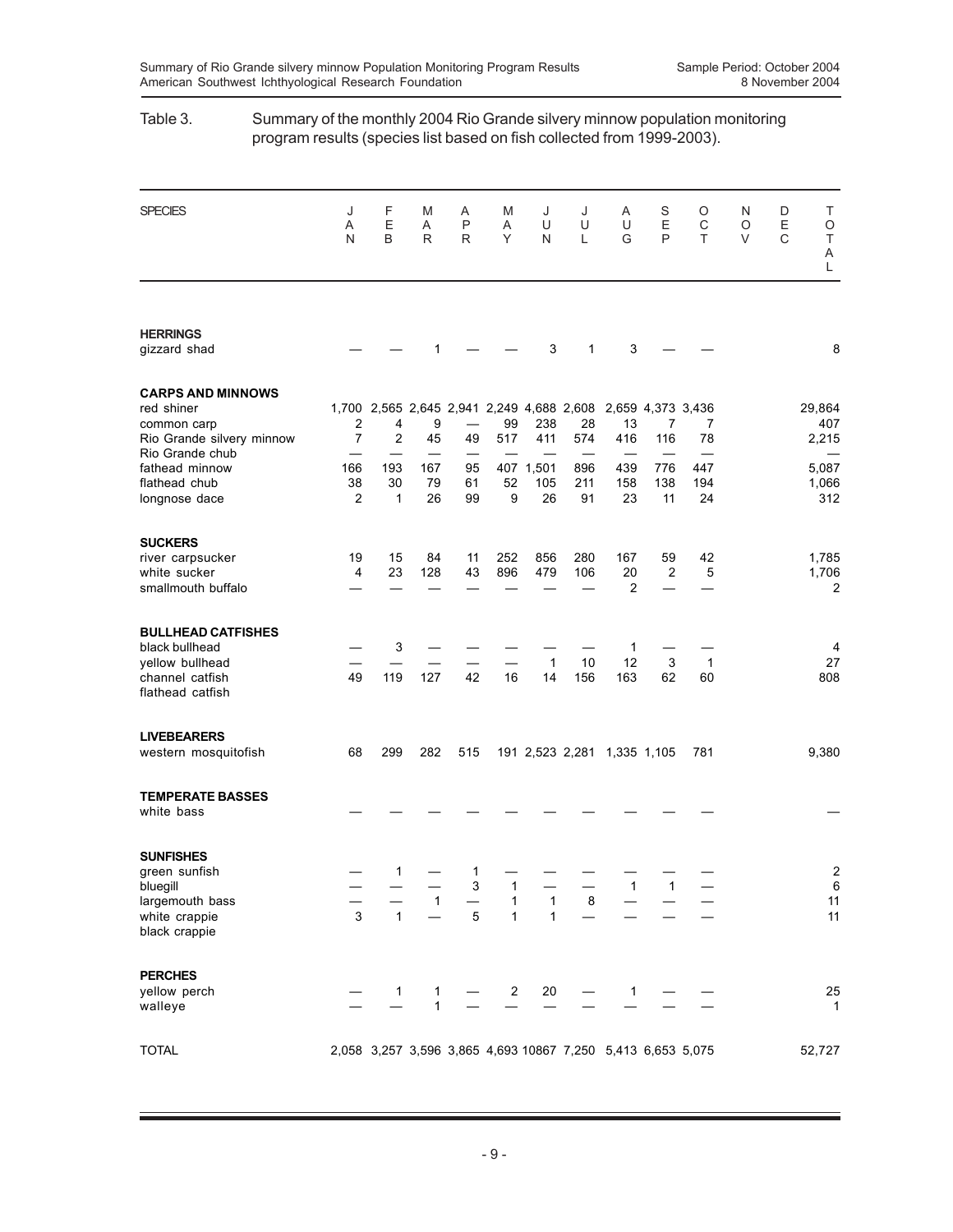# Table 4. Summary of the monthly catch or Rio Grande silvery minnow, by site and reach, during the 2004 Rio Grande silvery minnow population monitoring program. Numerals in pararenthesis are the number of silvery minnow in that collection that were marked (subset of the total).

| <b>REACH</b>                     | Site Number<br><b>Site Name</b>                                                                                                                                                                          | J<br>A<br>N                                             | F<br>E<br>B                                               | M<br>A<br>$\mathsf{R}$                                                                   | Α<br>P<br>$\mathsf{R}$                                                           | M<br>A<br>Y                                                                                                                       | J<br>U<br>N                                                                                                         | J<br>U<br>L                                                                                              | A<br>U<br>G                                                                      | S<br>E<br>P                                                                | O<br>$\mathsf C$<br>T                                                                   | N<br>$\circ$<br>$\vee$ | D<br>E<br>$\mathsf{C}$ | Τ<br>O<br>T<br>A<br>L                                                                                        |
|----------------------------------|----------------------------------------------------------------------------------------------------------------------------------------------------------------------------------------------------------|---------------------------------------------------------|-----------------------------------------------------------|------------------------------------------------------------------------------------------|----------------------------------------------------------------------------------|-----------------------------------------------------------------------------------------------------------------------------------|---------------------------------------------------------------------------------------------------------------------|----------------------------------------------------------------------------------------------------------|----------------------------------------------------------------------------------|----------------------------------------------------------------------------|-----------------------------------------------------------------------------------------|------------------------|------------------------|--------------------------------------------------------------------------------------------------------------|
|                                  | <b>ANGOSTURA REACH</b>                                                                                                                                                                                   |                                                         |                                                           |                                                                                          |                                                                                  |                                                                                                                                   |                                                                                                                     |                                                                                                          |                                                                                  |                                                                            |                                                                                         |                        |                        |                                                                                                              |
| 1                                | 0 Angostura Dam<br>Bernalillo<br>2 Rio Rancho<br>3 Central Ave (Abq)<br>4 Rio Bravo (Abq)                                                                                                                |                                                         | —<br>—                                                    | 24<br>3<br>$\mathbf{1}$                                                                  | 6<br>17 42(22)                                                                   | 425<br>31                                                                                                                         | 3<br>218<br>12<br>$\mathbf{1}$                                                                                      | 234<br>142(1)<br>74<br>$\mathbf{1}$<br>$\overline{2}$                                                    | 100<br>77<br>176<br>$\overline{7}$<br>6                                          | 8<br>28<br>29<br>$\mathbf{1}$<br>—                                         | 8<br>28<br>7<br>$\mathbf{1}$                                                            |                        |                        | 350<br>308<br>988<br>25<br>41                                                                                |
|                                  | Angostura Reach Total                                                                                                                                                                                    |                                                         |                                                           |                                                                                          | 45 48(22)                                                                        | 456                                                                                                                               |                                                                                                                     | 234 453(1)                                                                                               | 366                                                                              | 66                                                                         | 44                                                                                      |                        |                        | 1,712                                                                                                        |
|                                  | <b>ISLETAREACH</b>                                                                                                                                                                                       |                                                         |                                                           |                                                                                          |                                                                                  |                                                                                                                                   |                                                                                                                     |                                                                                                          |                                                                                  |                                                                            |                                                                                         |                        |                        |                                                                                                              |
|                                  | 5 Los Lunas<br>6 Belen<br>7 Jarales<br>8 US Hwy 60 Bernardo<br>9 South of Bernardo<br>9.5 North of San Acacia                                                                                            | 1<br>2<br>$\mathbf{1}$<br>$\mathbf{1}$                  | 1<br>$\mathbf{1}$<br>—<br>—<br>—                          | $\equiv$<br>—<br>$\equiv$                                                                | —<br>$\overline{\phantom{0}}$                                                    | 46<br>$\overline{\phantom{0}}$<br>—<br>$\equiv$<br>6<br>$\overline{\phantom{0}}$                                                  | 10<br>—<br>—<br>6<br>10<br>51                                                                                       | 12<br>6<br>36<br>$\equiv$<br>51<br>3                                                                     | 13<br>10<br>$\mathbf{1}$<br>—<br>6<br>$\mathbf{1}$                               | 3<br>5<br>$\overline{7}$                                                   | 1<br>3<br>—<br>-<br>$\sim$                                                              |                        |                        | 84<br>25<br>43<br>6<br>81<br>55                                                                              |
|                                  | Isleta Reach Total                                                                                                                                                                                       | 5                                                       | $\overline{c}$                                            |                                                                                          |                                                                                  | 52                                                                                                                                | 77                                                                                                                  | 108                                                                                                      | 31                                                                               | 15                                                                         | 4                                                                                       |                        |                        | 294                                                                                                          |
|                                  | <b>SAN ACACIA REACH</b>                                                                                                                                                                                  |                                                         |                                                           |                                                                                          |                                                                                  |                                                                                                                                   |                                                                                                                     |                                                                                                          |                                                                                  |                                                                            |                                                                                         |                        |                        |                                                                                                              |
| 10<br>11<br>13<br>15<br>16<br>17 | San Acacia Dam<br>S of San Acacia<br>12 Socorro<br>North of US Hwy 380<br>14 US Hwy 380<br>Bosque del Apache<br>San Marcial<br>South of San Marcial<br>18 South of San Marcial<br>San Acacia Reach Total | $\mathbf{1}$<br>$\mathbf{1}$<br>$\overline{\mathbf{c}}$ | $\overline{\phantom{0}}$<br>$\overline{\phantom{0}}$<br>— | —<br>$\overline{\phantom{0}}$<br>$\overline{\phantom{0}}$<br>—<br>$\qquad \qquad \qquad$ | $\mathbf{1}$<br>$\overline{\phantom{0}}$<br>$\equiv$<br>$\equiv$<br>$\mathbf{1}$ | $\overline{\phantom{0}}$<br>$\overline{\phantom{0}}$<br>6<br>$\overline{2}$<br>—<br>$\mathbf{1}$<br>$\overline{\phantom{0}}$<br>9 | 24<br>4<br>69<br>$\overline{\phantom{0}}$<br>$\overline{\phantom{0}}$<br>$\mathbf{1}$<br>—<br>$\overline{2}$<br>100 | 4<br>$\mathbf{1}$<br>5<br>$\mathbf{1}$<br>$\mathbf{1}$<br>$\overline{\phantom{0}}$<br>$\mathbf{1}$<br>13 | $\overline{4}$<br>10<br>4<br>$\overline{\phantom{0}}$<br>$\mathbf{1}$<br>—<br>19 | 6<br>29<br>$\overline{\phantom{0}}$<br>$\overline{\phantom{0}}$<br>—<br>35 | 18<br>5<br>$\overline{7}$<br>$\overline{\phantom{0}}$<br>$\overline{\phantom{0}}$<br>30 |                        |                        | 52<br>45<br>91<br>5<br>$\overline{7}$<br>$\overline{\mathbf{4}}$<br>$\mathbf{1}$<br>$\mathbf{1}$<br>3<br>209 |
|                                  | MONTHLY TOTALS                                                                                                                                                                                           | $\overline{7}$                                          | 2                                                         |                                                                                          | 45 49(22)                                                                        | 517                                                                                                                               |                                                                                                                     | 411 574(1)                                                                                               | 416                                                                              | 116                                                                        | 78                                                                                      |                        |                        | 2,215                                                                                                        |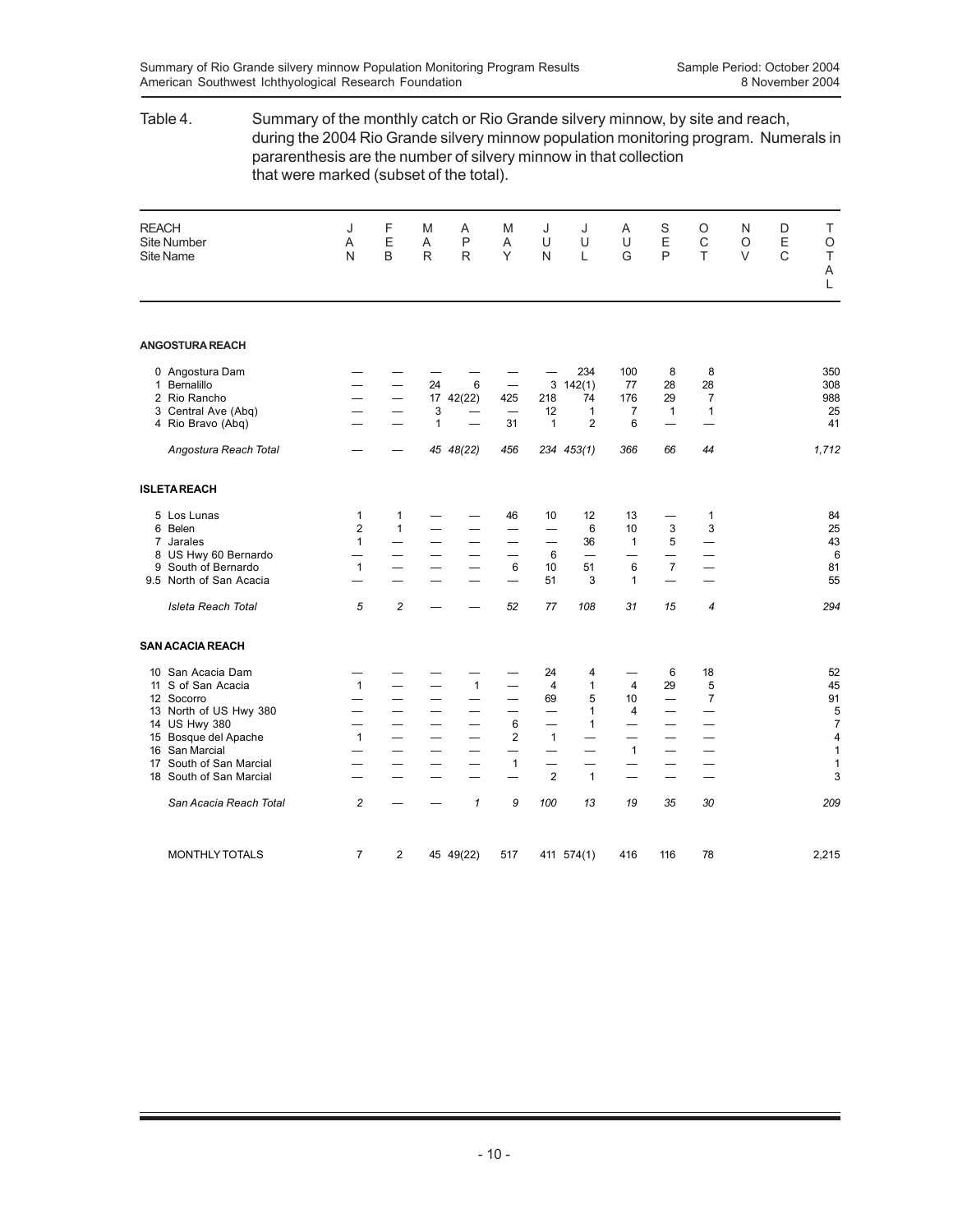

Figure 3. Catch rates, for the 10 focal species, by river reach during October 2004 at Rio Grande silvery minnow population monitoring program collection sites (see Table A-1 for fish species codes). An arrow indicates the Rio Grande silvery minnow (RGM) histogram bar.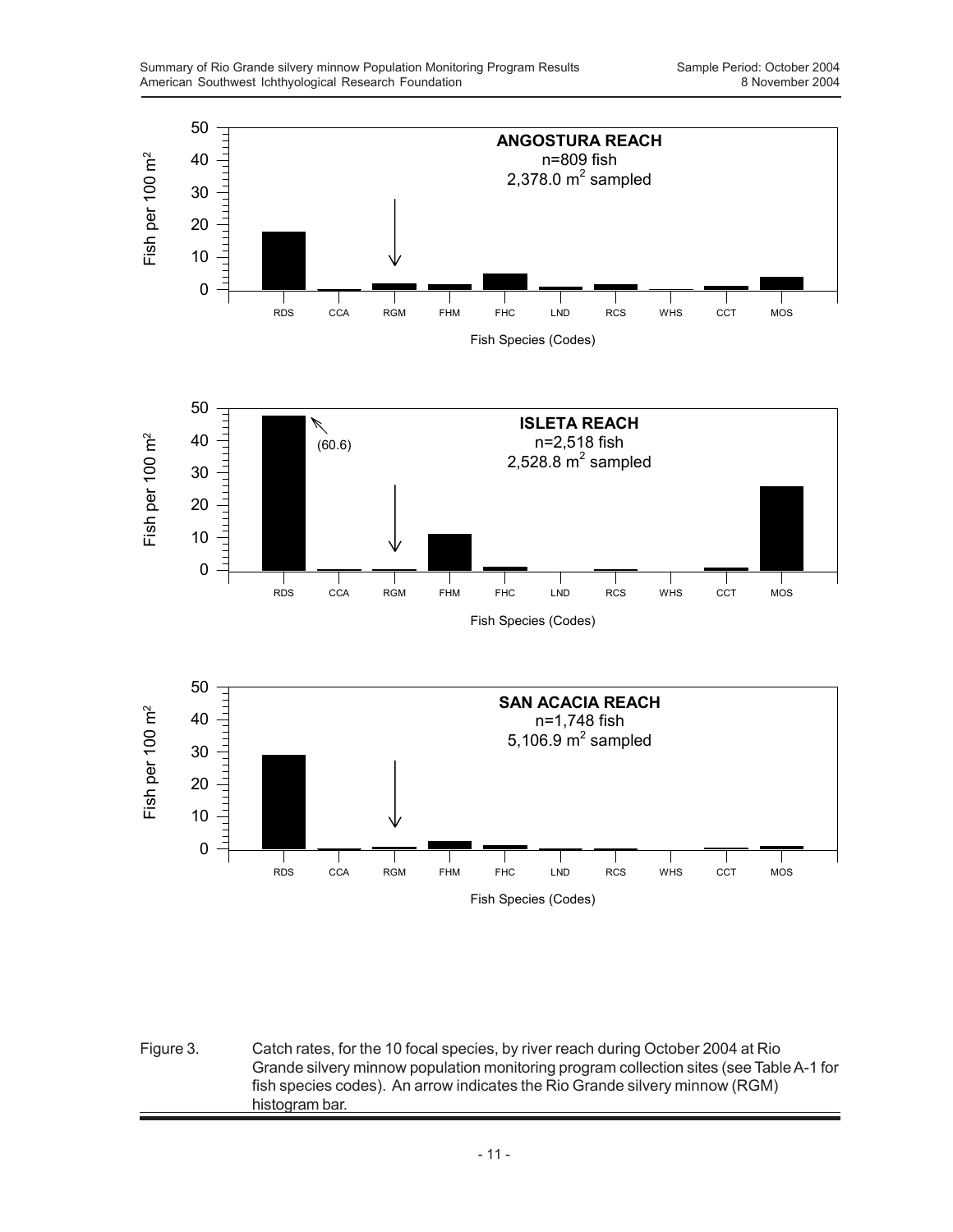

Figure 4. Catch rates for ten focal species (upper graph\*), including Rio Grande silvery minnow, (RGM; lower graph\*) during October 2004 at Rio Grande silvery minnow population monitoring program collection sites (see Table A-1 for fish species codes).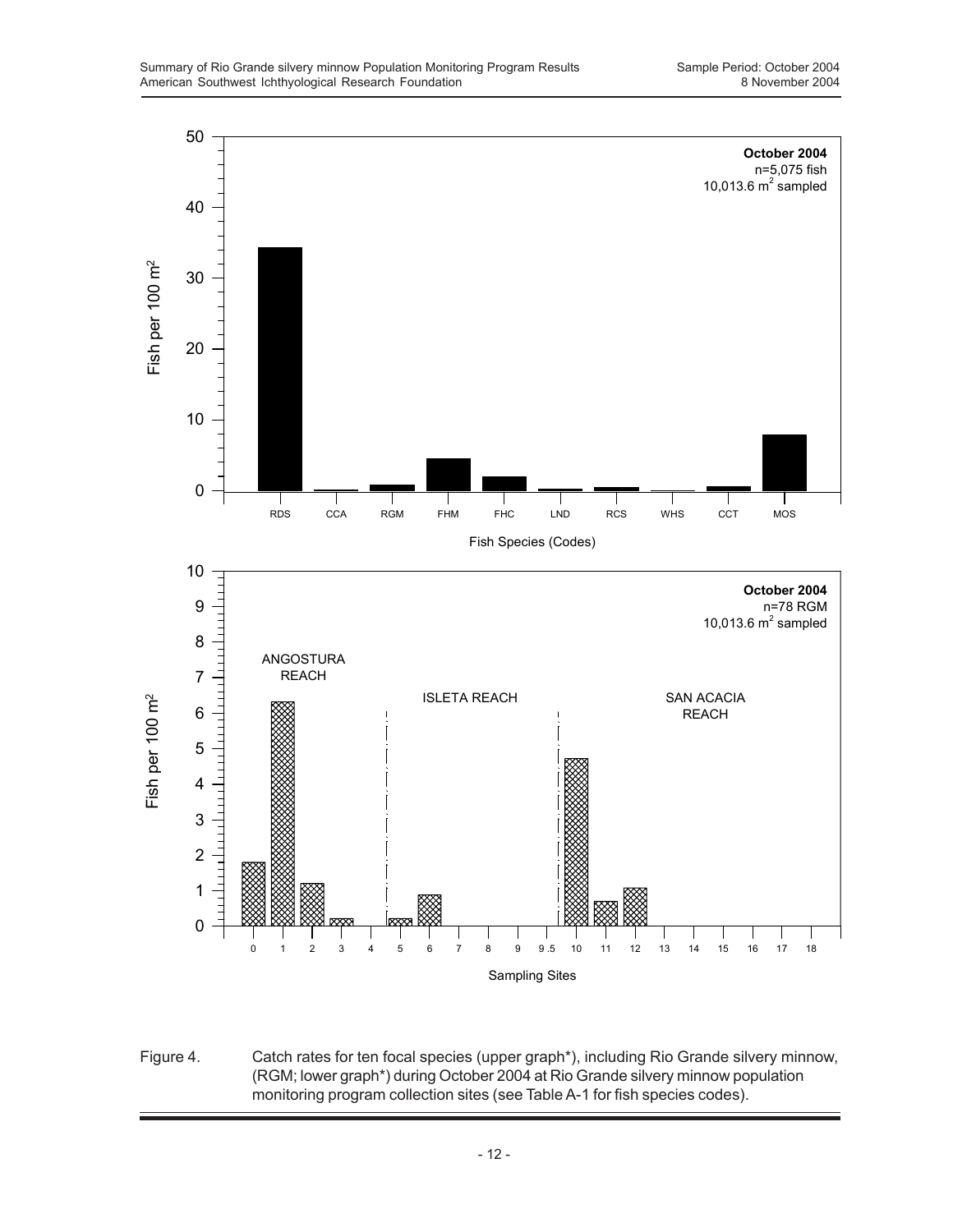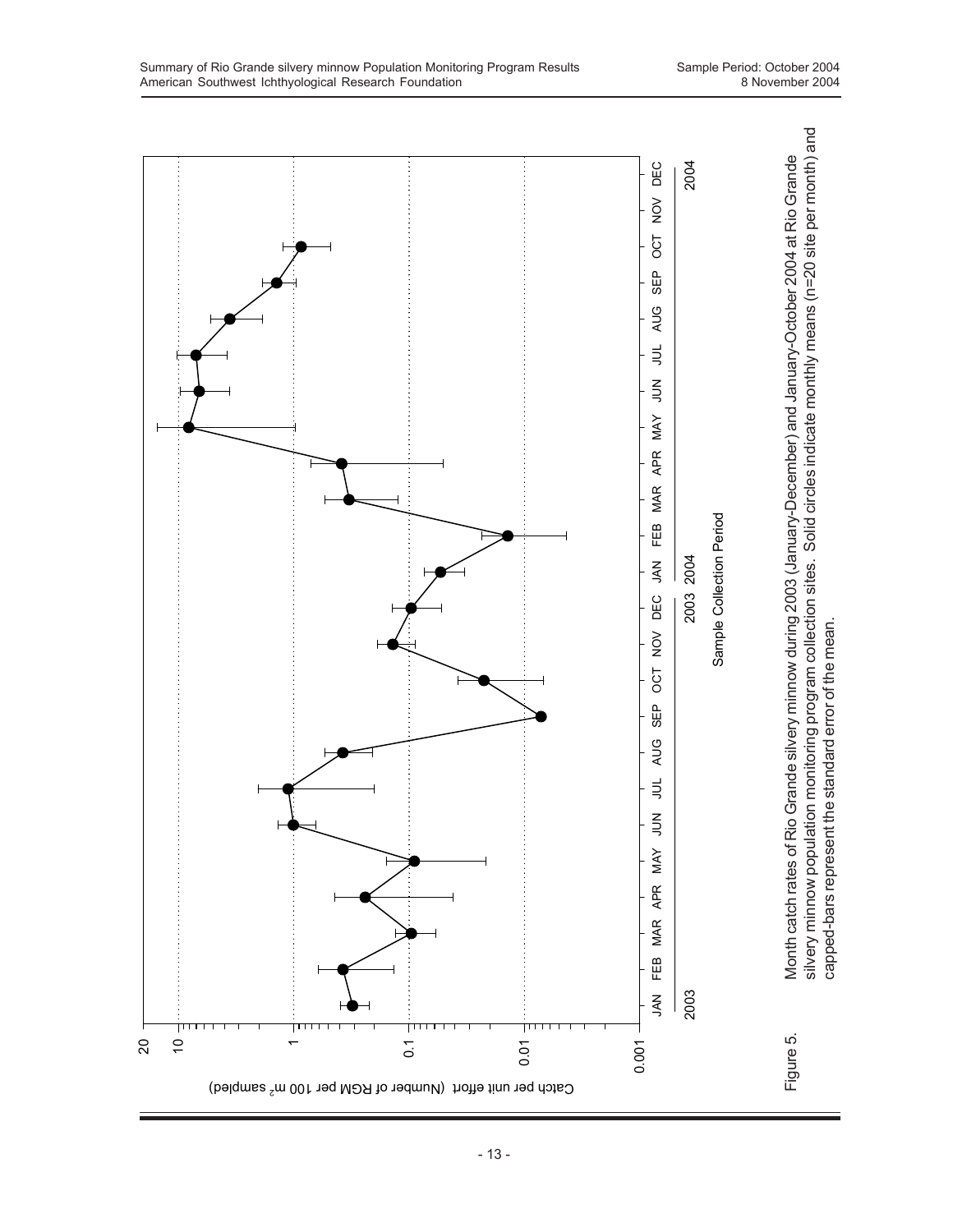### APPENDIX A.

Collection localities of the 2004 Rio Grande silvery minnow population monitoring program.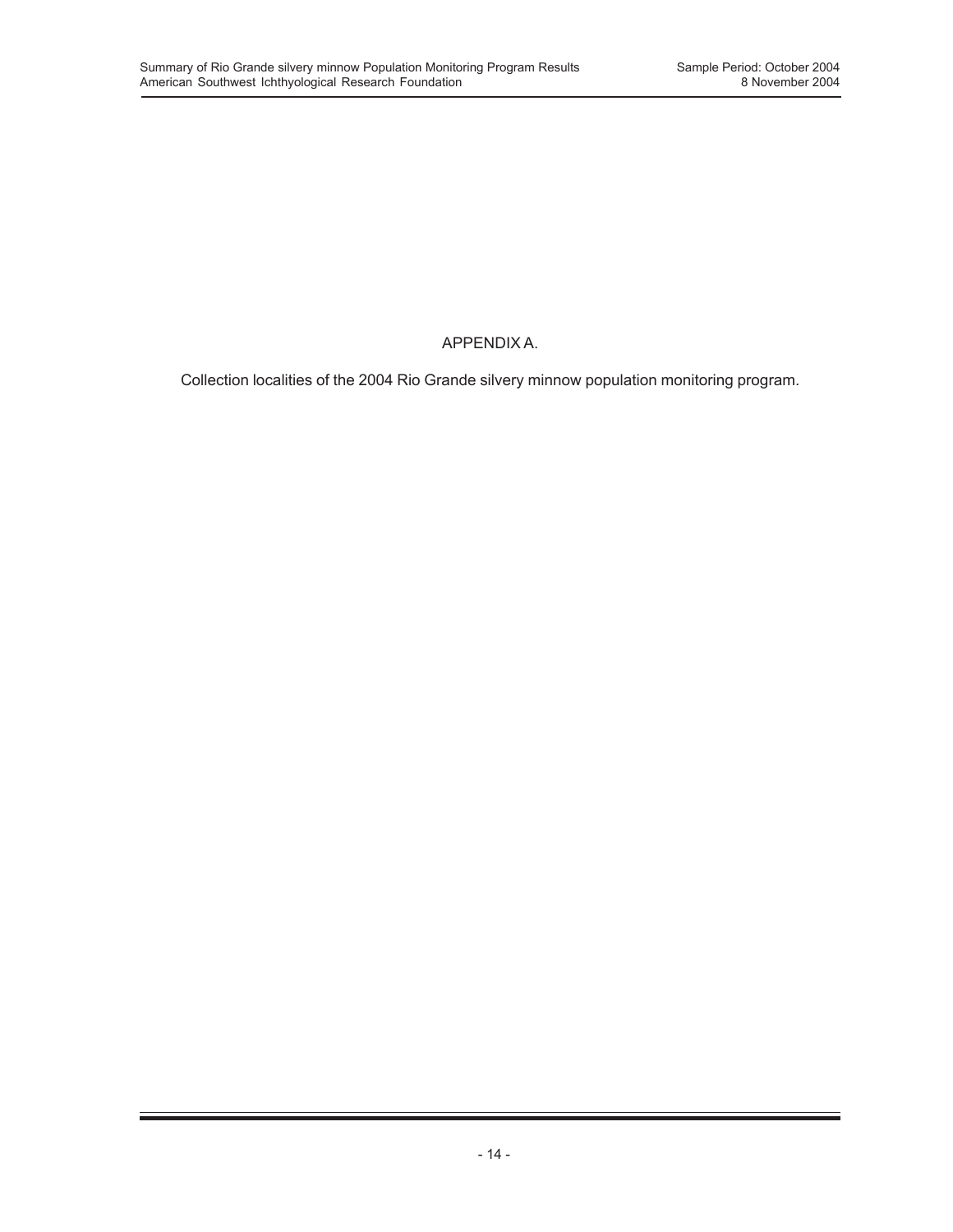#### Table A-1. Collection localities of the 2004 Rio Grande silvery minnow population monitoring program.

| Site # | Site Locality |
|--------|---------------|

#### **ANGOSTURA REACH SITES SITE #**

- 0 New Mexico, Sandoval County, Rio Grande, below Angostura Diversion Dam, Algodones. River Mile 209.7 SAN FELIPE PUEBLO QUADRANGLE 3916006 N 363811 E
- 1 New Mexico, Sandoval County, Rio Grande, at US Highway 550 bridge crossing, (formerly NM State Highway 44 bridge crossing), Bernalillo. River Mile 203.8 BERNALILLO QUADRANGLE 3909722 N 358543 E
- 2 New Mexico, Sandoval County, Rio Grande, ca. 4 miles downstream of US Highway 550 bridge crossing, at Rio Rancho Wastewater Treatment Plant, Rio Rancho. River Mile 200.0 BERNALILLO QUADRANGLE 3905355 N 354772 E
- 3 New Mexico, Bernalillo County, Rio Grande, at Central Avenue (US Highway 66) bridge crossing, Albuquerque. River Mile 183.4 ALBUQUERQUE WEST QUADRANGLE 3884094 N 346840 E
- 4 New Mexico, Bernalillo County, Rio Grande, at Rio Bravo Boulevard bridge crossing, Albuquerque. River Mile 178.3 ALBUQUERQUE WEST QUADRANGLE 3877163 N 347554 E

#### **ISLETA REACH SITES SITE #**

- 5 New Mexico, Valencia County, Rio Grande, at Los Lunas (NM State Highway 49) bridge crossing, Los Lunas. River Mile 161.4 LOS LUNAS QUADRANGLE 3852531 N 342898 E
- 6 New Mexico, Valencia County, Rio Grande, ca. 1.0 miles upstream of NM State Highway 309/6 bridge crossing, Belen. River Mile 151.5 TOME QUADRANGLE 3837061 N 339972 E
- 7 New Mexico, Valencia County, Rio Grande, ca. 2.2 miles upstream of NM State Highway 346 bridge crossing (near Transwestern Natural Gas Pipeline crossing), Jarales. River Mile 143.2 VEGUITA QUADRANGLE 3827329 N 338136 E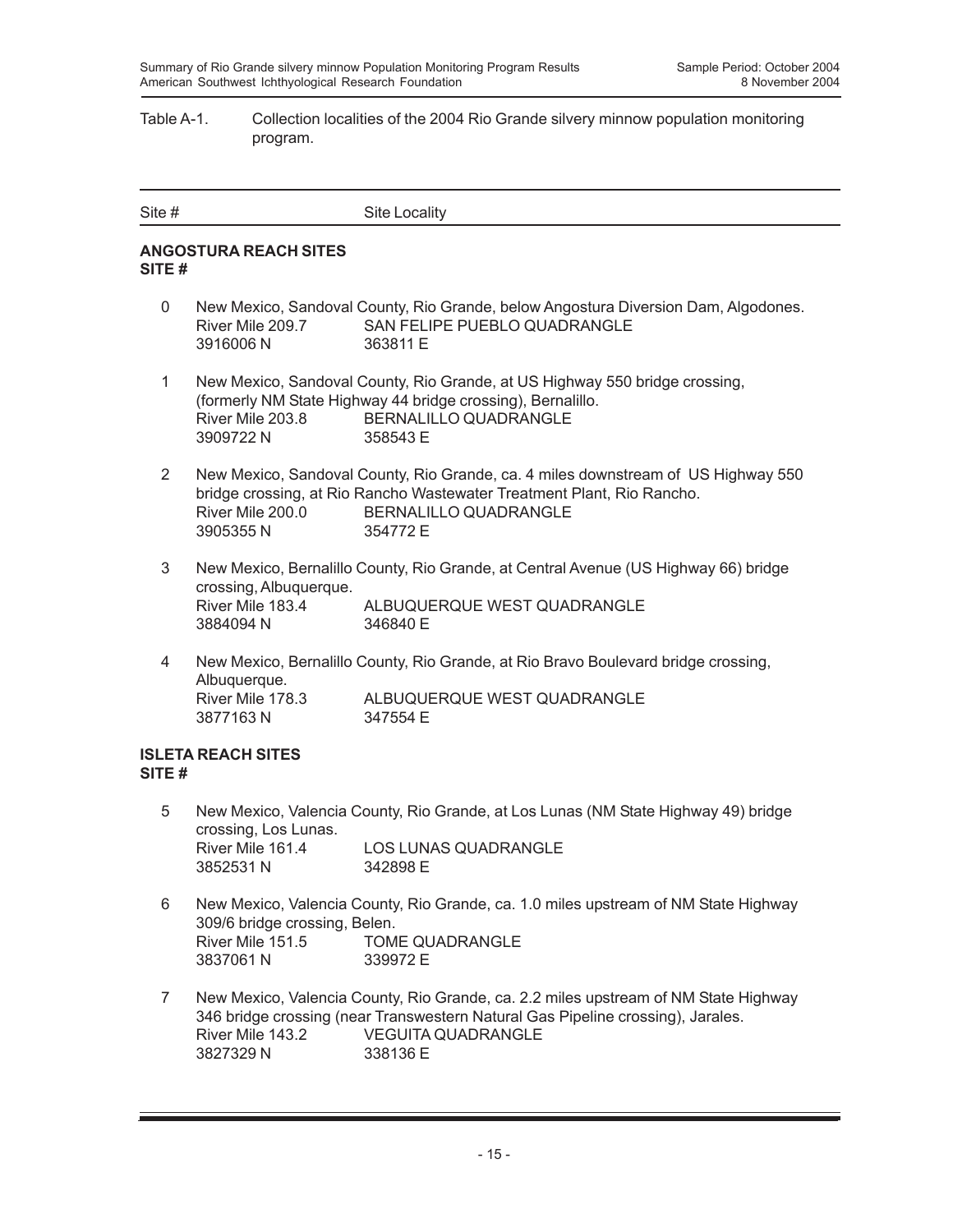#### Table A-1. Collection localities of the 2004 Rio Grande silvery minnow population monitoring program (continued).

| Site # | Site Locality |
|--------|---------------|
|        |               |

#### **ISLETA REACH SITES (continued) SITE #**

- 8 New Mexico, Socorro County, Rio Grande, at US Highway 60 bridge crossing, Bernardo. River Mile 130.6 ABEYTAS QUADRANGLE 3809726 N 334604 E
- 9 New Mexico, Socorro County, Rio Grande, ca. 3.5 miles downstream of US Highway 60 bridge crossing, La Joya. River Mile 127.0 ABEYTAS QUADRANGLE 3805229 N 331094 E
- 9.5 New Mexico, Socorro County, Rio Grande, ca. 0.6 miles upstream of San Acacia Diversion Dam, San Acacia. River Mile 116.8 LA JOYA QUADRANGLE 3792603 N 327902 E

#### **SAN ACACIA REACH SITES SITE #**

- 10 New Mexico, Socorro County, Rio Grande, directly below San Acacia Diversion Dam, San Acacia. River Mile 116.2 SAN ACACIA QUADRANGLE 3791977 N 326162 E
- 11 New Mexico, Socorro County, Rio Grande, ca. 1.5 miles downstream of San Acacia Diversion Dam, San Acacia. River Mile 114.6 LEMITAR QUADRANGLE 3790442 N 325263 E
- 12 New Mexico, Socorro County, Rio Grande, 0.5 miles upstream of the Low Flow Conveyance Channel bridge, east and upstream of Socorro Wastewater Treatment Plant, Socorro. River Mile 99.5 LOMA DE LAS CANAS QUADRANGLE 3771043 N 327097 E
- 13 New Mexico, Socorro County, Rio Grande, ca. 4.0 miles upstream of US Highway 380 bridge crossing, San Antonio. River Mile 91.7 SAN ANTONIO QUADRANGLE 3761283 N 328140 E
- 14 New Mexico, Socorro County, Rio Grande, at US Highway 380 bridge crossing, San Antonio.<br>River Mile 87.1 SAN ANTONIO QUADRANGLE 3754471 N 328914 F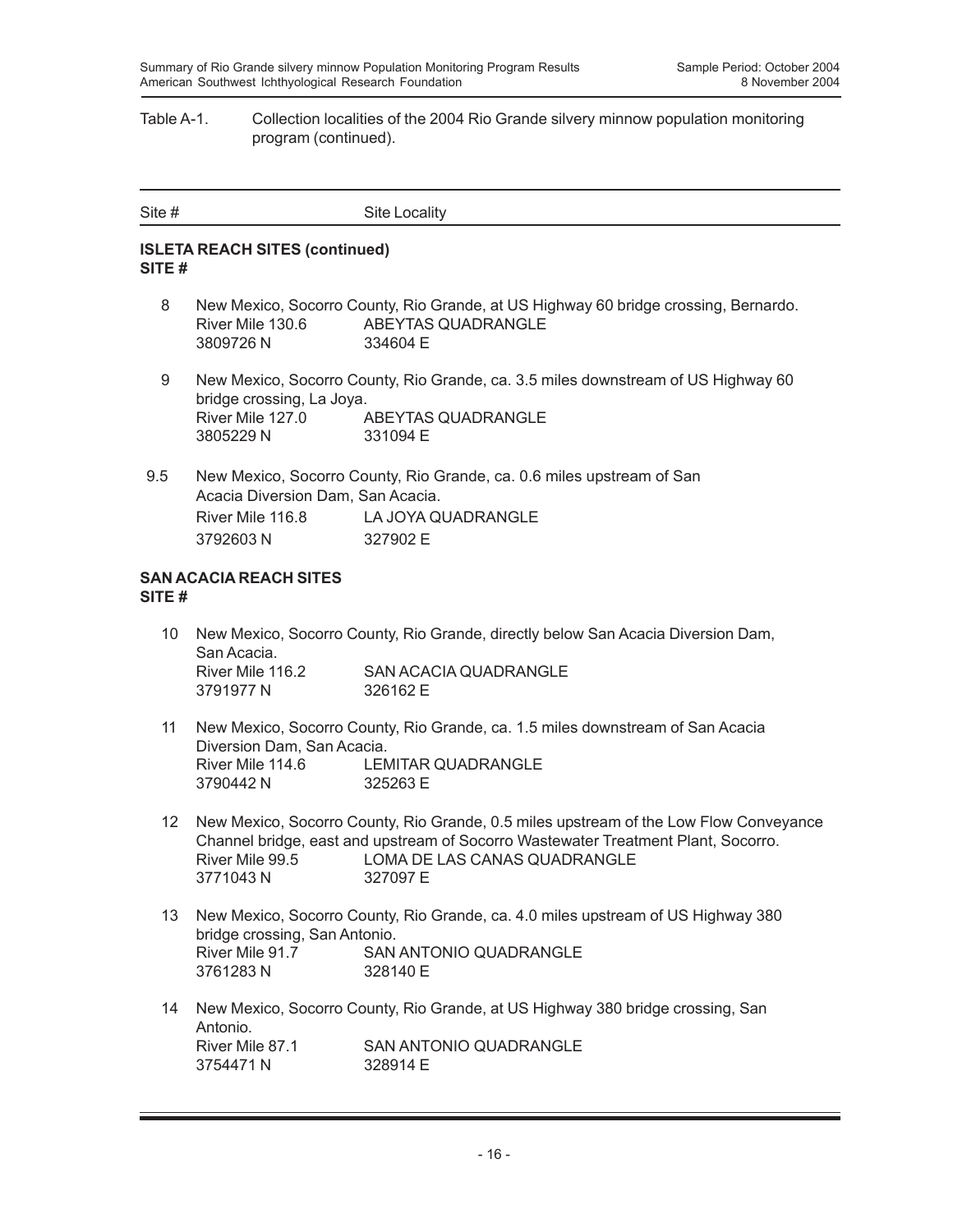#### Table A-1. Collection localities of the 2004 Rio Grande silvery minnow population monitoring program (continued).

| Site # | Site Locality |
|--------|---------------|

#### **SAN ACACIA REACH SITES (continued) SITE #**

- 15 New Mexico, Socorro County, Rio Grande, directly east of Bosque del Apache National Wildlife Refuge headquarters, San Antonio. River Mile 79.1 SAN ANTONIO, SE QUADRANGLE 3740839 N 327055 E
- 16 New Mexico, Socorro County, Rio Grande, at the San Marcial railroad crossing, San Marcial. River Mile 68.6 SAN MARCIAL QUADRANGLE<br>3728347 N 315284 E 3728347 N
- 17 New Mexico, Socorro County, Rio Grande, at its former confluence with the Low Flow Conveyance Channel and 16 miles downstream of the southern end of the Bosque del Apache National Wildlife Refuge, San Marcial. River Mile 60.5 PARAJE WELL QUADRANGLE 3718178 N 309487 E
- 18 New Mexico, Socorro County, Rio Grande, ca. 19 miles downstream of the southern end of the Bosque del Apache National Wildlife Refuge, San Marcial. River Mile 57.7 PARAJE WELL QUADRANGLE 3714740 N 307380 E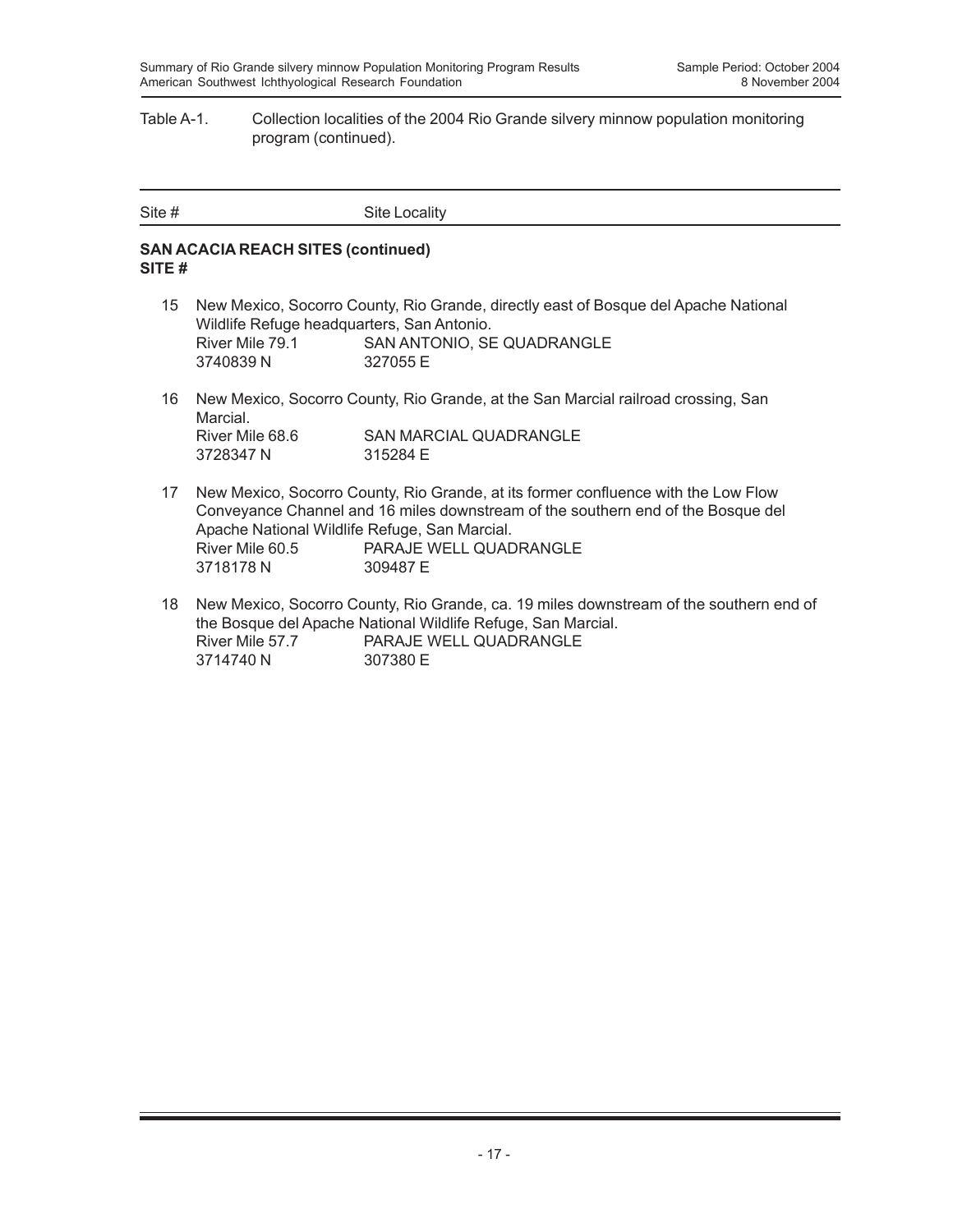### APPENDIX B.

Ichthyofaunal composition of the October 2004 Rio Grande silvery minnow population monitoring efforts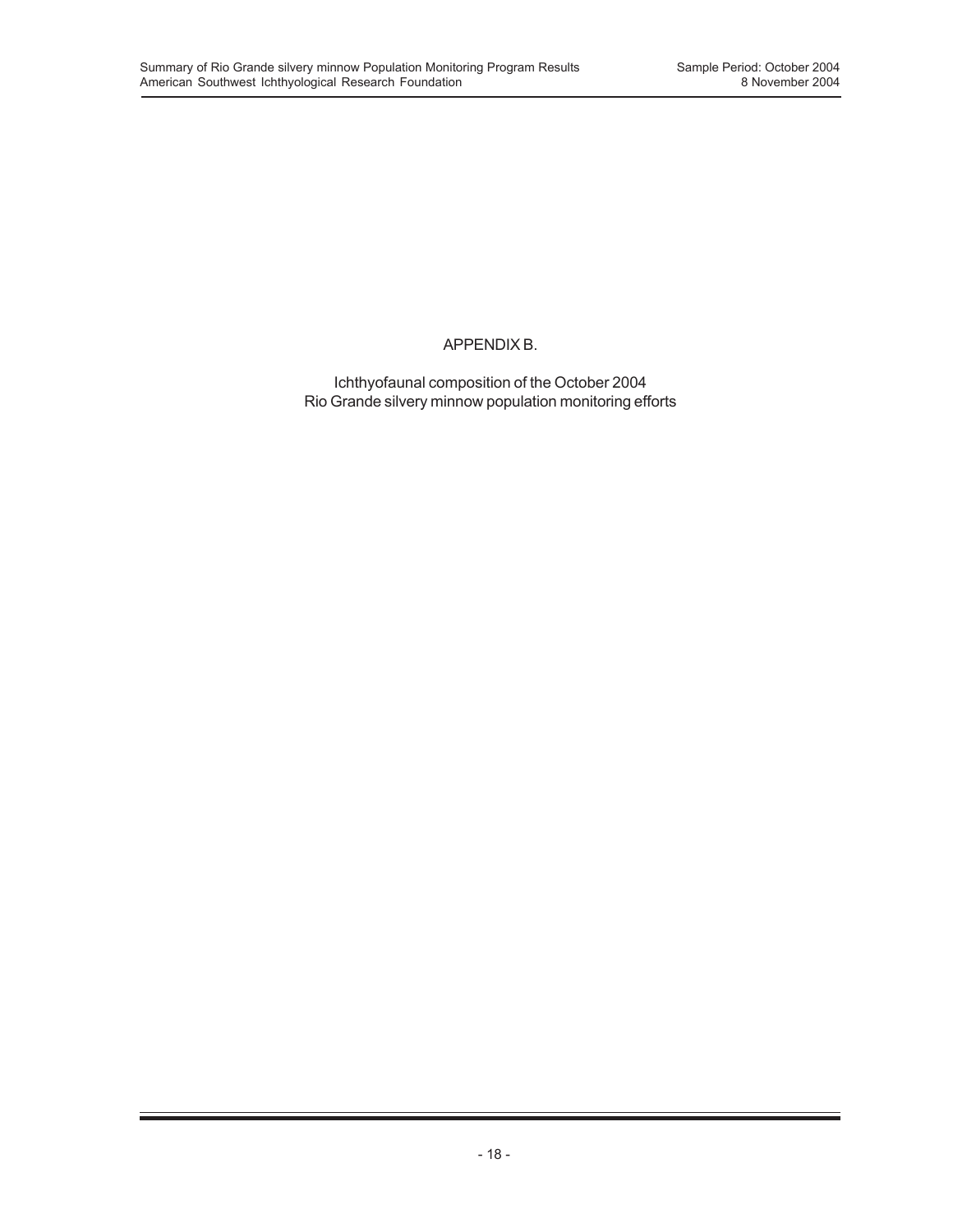|                 | New Mexico: Sandoval Co., Rio Grande Drainage                                                                                      |                  |       |                |                         |                                            |
|-----------------|------------------------------------------------------------------------------------------------------------------------------------|------------------|-------|----------------|-------------------------|--------------------------------------------|
|                 | Rio Grande, directly below Angostura Diversion Dam, Algodones.                                                                     |                  |       |                |                         | Site Number: 0                             |
| 28 October 2004 |                                                                                                                                    | <b>RKD04-197</b> |       |                |                         | River Mile: 209.7                          |
|                 | UTM Easting: 363811 UTM Northing: 3916006 Zone: 13                                                                                 |                  |       |                | Quad: San Felipe Pueblo |                                            |
|                 | R.K. Dudley, M.A. Farrington, and T.L. Max                                                                                         |                  |       |                |                         | Effort: 443.8 m 2                          |
| <b>FAMILY</b>   |                                                                                                                                    |                  |       | N              |                         |                                            |
| 76              | Cyprinella lutrensis                                                                                                               |                  |       | 86             |                         |                                            |
| 76              | Hybognathus amarus*                                                                                                                |                  |       | 8              |                         |                                            |
| 76              | Pimephales promelas                                                                                                                |                  |       | 8              |                         |                                            |
| 76              | Rhinichthys cataractae                                                                                                             |                  |       | 3              |                         |                                            |
| 81              | Catostomus commersoni                                                                                                              |                  |       | $\overline{2}$ |                         |                                            |
| 93              | Ictalurus punctatus                                                                                                                |                  |       | 1              |                         |                                            |
| 212             | Gambusia affinis                                                                                                                   |                  |       | 2              |                         |                                            |
|                 | * Hybognathus amarus by age class:                                                                                                 |                  |       |                |                         |                                            |
|                 |                                                                                                                                    |                  | age-0 | 8              |                         |                                            |
| 29 October 2004 | New Mexico: Sandoval Co., Rio Grande Drainage<br>Rio Grande, at US HWY 550 (formerly NM State HWY 44) bridge crossing, Bernalillo. | <b>RKD04-198</b> |       |                |                         | Site Number: 1<br><b>River Mile: 203.8</b> |
|                 |                                                                                                                                    |                  |       |                |                         |                                            |
|                 | UTM Easting: 358543 UTM Northing: 3909722 Zone: 13<br>R.K. Dudley, M.A. Farrington, and T.L. Max                                   |                  |       |                | Quad: Bernalillo        | Effort: 443.3 m 2                          |
|                 |                                                                                                                                    |                  |       |                |                         |                                            |
| <b>FAMILY</b>   |                                                                                                                                    |                  |       | N              |                         |                                            |
| 76              | Cyprinella lutrensis                                                                                                               |                  |       | 97             |                         |                                            |
| 76              | Hybognathus amarus*                                                                                                                |                  |       | 28             |                         |                                            |
| 76              | Pimephales promelas                                                                                                                |                  |       | 16             |                         |                                            |
| 76              | Platygobio gracilis                                                                                                                |                  |       | 86             |                         |                                            |
| 76              | Rhinichthys cataractae                                                                                                             |                  |       | 12             |                         |                                            |
| 81              | Catostomus commersoni                                                                                                              |                  |       | 2              |                         |                                            |
| 93              | Ictalurus punctatus                                                                                                                |                  |       | $\overline{2}$ |                         |                                            |
| 212             | Gambusia affinis                                                                                                                   |                  |       | 12             |                         |                                            |
|                 | * Hybognathus amarus by age class:                                                                                                 |                  |       |                |                         |                                            |
|                 |                                                                                                                                    |                  | age-0 | 28             |                         |                                            |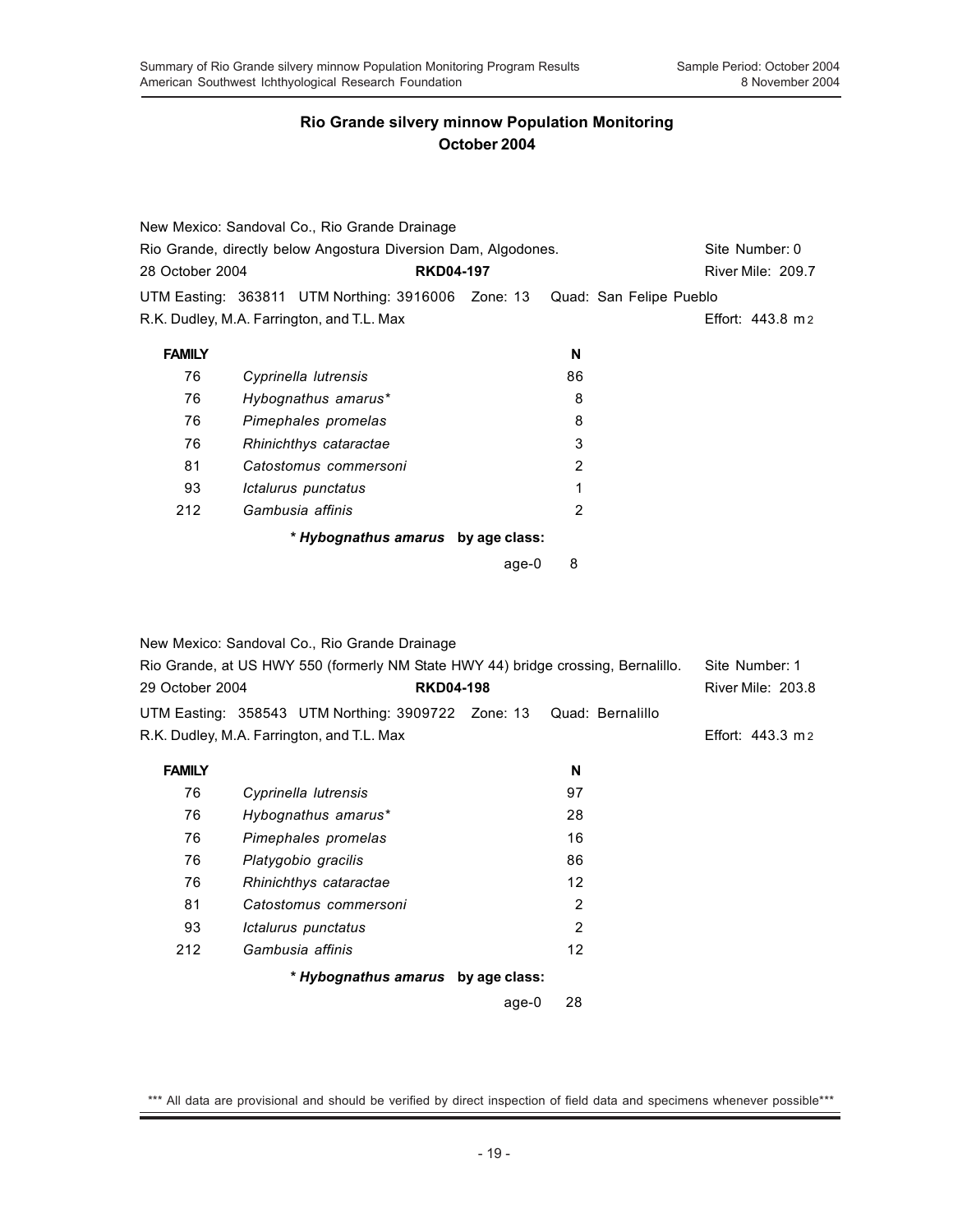|                                                                               | New Mexico: Sandoval Co., Rio Grande Drainage      |                                    |       |                  |  |                          |
|-------------------------------------------------------------------------------|----------------------------------------------------|------------------------------------|-------|------------------|--|--------------------------|
| Rio Grande, ca. 4.0 miles downstream of US HWY 550 (formerly NM State HWY 44) |                                                    | Site Number: 2                     |       |                  |  |                          |
| bridge crossing, at Rio Rancho Wastewater Treatment Plant, Rio Rancho.        |                                                    | <b>River Mile: 200.0</b>           |       |                  |  |                          |
| 29 October 2004                                                               |                                                    | <b>RKD04-199</b>                   |       |                  |  |                          |
|                                                                               | UTM Easting: 354772 UTM Northing: 3905355 Zone: 13 |                                    |       | Quad: Bernalillo |  |                          |
|                                                                               | R.K. Dudley, M.A. Farrington, and T.L. Max         |                                    |       |                  |  | Effort: 578.8 m 2        |
| <b>FAMILY</b>                                                                 |                                                    |                                    |       | N                |  |                          |
| 76                                                                            | Cyprinella lutrensis                               |                                    |       | 38               |  |                          |
| 76                                                                            | Cyprinus carpio                                    |                                    |       | 1                |  |                          |
| 76                                                                            | Hybognathus amarus*                                |                                    |       | 7                |  |                          |
| 76                                                                            | Platygobio gracilis                                |                                    |       | 9                |  |                          |
| 76                                                                            | Rhinichthys cataractae                             |                                    |       | 3                |  |                          |
| 81                                                                            | Catostomus commersoni                              |                                    |       | 1                |  |                          |
| 93                                                                            | Ictalurus punctatus                                |                                    |       | 1                |  |                          |
| 212                                                                           | Gambusia affinis                                   |                                    |       | 29               |  |                          |
|                                                                               |                                                    | * Hybognathus amarus by age class: |       |                  |  |                          |
|                                                                               |                                                    |                                    | age-0 | 7                |  |                          |
|                                                                               |                                                    |                                    |       |                  |  |                          |
|                                                                               | New Mexico: Bernalillo Co., Rio Grande Drainage    |                                    |       |                  |  |                          |
| Rio Grande, at Central Avenue bridge crossing (US HWY 66), Albuquerque.       |                                                    |                                    |       |                  |  | Site Number: 3           |
| <b>RKD04-200</b><br>29 October 2004                                           |                                                    |                                    |       |                  |  | <b>River Mile: 183.4</b> |

| 29 October 2004 | <b>RKD04-200</b>                           |                                                                           | River Mile: 183.4 |
|-----------------|--------------------------------------------|---------------------------------------------------------------------------|-------------------|
|                 |                                            | UTM Easting: 346840 UTM Northing: 3884094 Zone: 13 Quad: Albuguergue West |                   |
|                 | R.K. Dudley, M.A. Farrington, and T.L. Max |                                                                           | Effort: 455.5 m 2 |

| <b>FAMILY</b> |                                    | N   |  |
|---------------|------------------------------------|-----|--|
| 76            | Cyprinella lutrensis               | 141 |  |
| 76            | Hybognathus amarus*                | 1   |  |
| 76            | Pimephales promelas                | 5   |  |
| 76            | Platygobio gracilis                | 16  |  |
| 81            | Carpiodes carpio                   | 15  |  |
| 93            | Ictalurus punctatus                | 21  |  |
| 212           | Gambusia affinis                   | 8   |  |
|               | * Hybognathus amarus by age class: |     |  |

age-0 1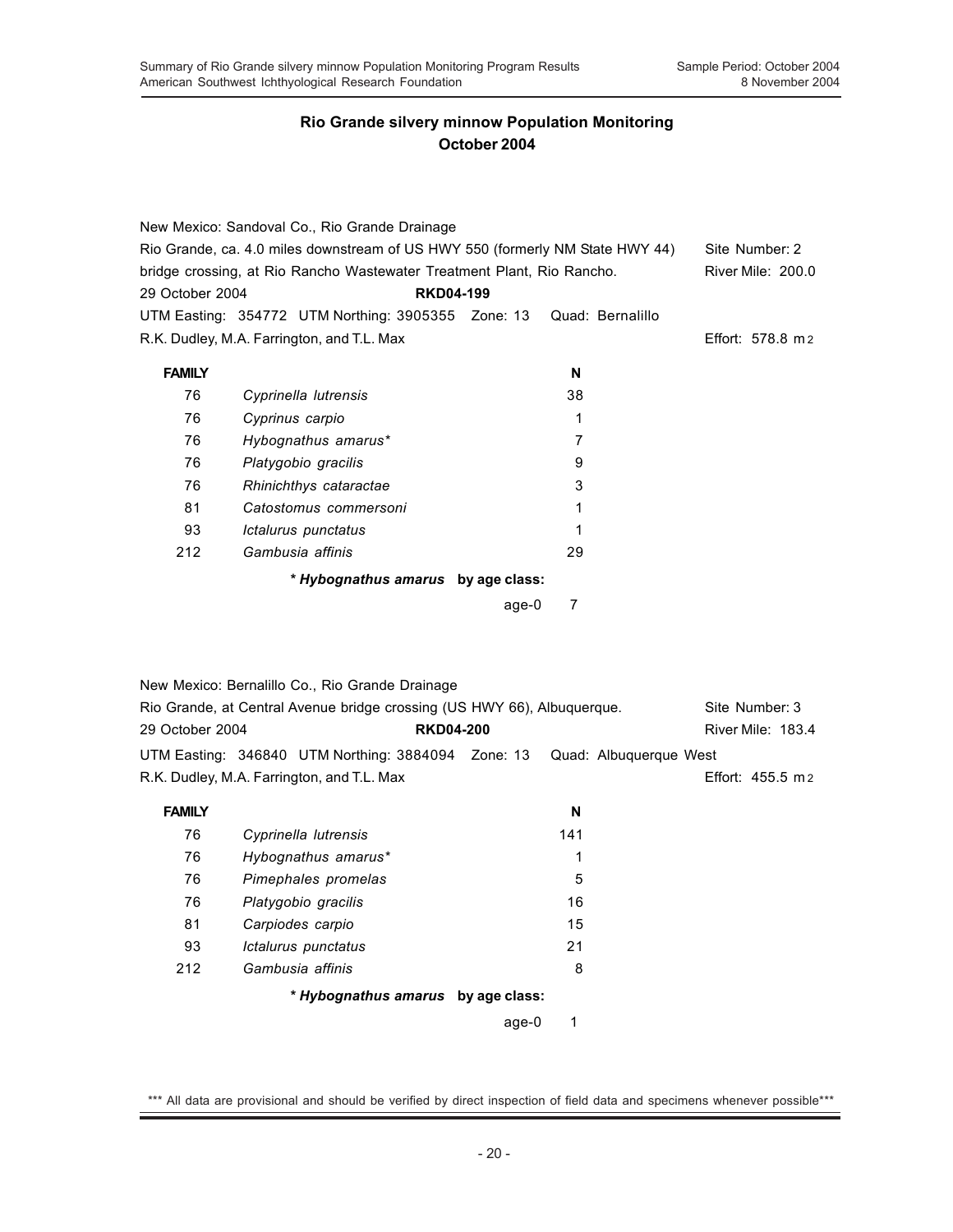|                 | New Mexico: Bernalillo Co., Rio Grande Drainage                                               |    |                        |  |  |  |  |
|-----------------|-----------------------------------------------------------------------------------------------|----|------------------------|--|--|--|--|
|                 | Rio Grande, at Rio Bravo Blvd. Bridge crossing (NM State HWY 500) crossing,<br>Site Number: 4 |    |                        |  |  |  |  |
| Albuquerque.    |                                                                                               |    | River Mile: 178.3      |  |  |  |  |
| 27 October 2004 | <b>RKD04-192</b>                                                                              |    |                        |  |  |  |  |
|                 | UTM Easting: 347554 UTM Northing: 3877163 Zone: 13                                            |    | Quad: Albuguergue West |  |  |  |  |
|                 | R.K. Dudley and M.A. Farrington                                                               |    | Effort: 456.8 m 2      |  |  |  |  |
| <b>FAMILY</b>   |                                                                                               | N  |                        |  |  |  |  |
| 76              | Cyprinella lutrensis                                                                          | 65 |                        |  |  |  |  |
| 76              | Pimephales promelas                                                                           | 11 |                        |  |  |  |  |
| 76              | Platygobio gracilis                                                                           | 5  |                        |  |  |  |  |
| 76              | Rhinichthys cataractae                                                                        | 3  |                        |  |  |  |  |
| 81              | Carpiodes carpio                                                                              | 22 |                        |  |  |  |  |
| 93              | Ictalurus punctatus                                                                           | 3  |                        |  |  |  |  |
| 212             | Gambusia affinis                                                                              | 39 |                        |  |  |  |  |

|                                                                        | New Mexico: Valencia Co., Rio Grande Drainage                      |                  |    |                   |
|------------------------------------------------------------------------|--------------------------------------------------------------------|------------------|----|-------------------|
| Rio Grande, at Los Lunas Bridge crossing (NM State HWY 49), Los Lunas. |                                                                    |                  |    | Site Number: 5    |
| 27 October 2004                                                        |                                                                    | <b>RKD04-191</b> |    |                   |
|                                                                        | UTM Easting: 342898 UTM Northing: 3852531 Zone: 13 Quad: Los Lunas |                  |    |                   |
| R.K. Dudley and M.A. Farrington                                        |                                                                    |                  |    | Effort: 449.0 m 2 |
| <b>FAMILY</b>                                                          |                                                                    |                  | N  |                   |
| 76                                                                     | Cyprinella lutrensis                                               |                  | 9  |                   |
| 76                                                                     | Hybognathus amarus*                                                |                  | 1  |                   |
| 76                                                                     | Pimephales promelas                                                |                  | 21 |                   |
| 212                                                                    | Gambusia affinis                                                   |                  |    |                   |
|                                                                        | * Hybognathus amarus by age class:                                 |                  |    |                   |

age-0 1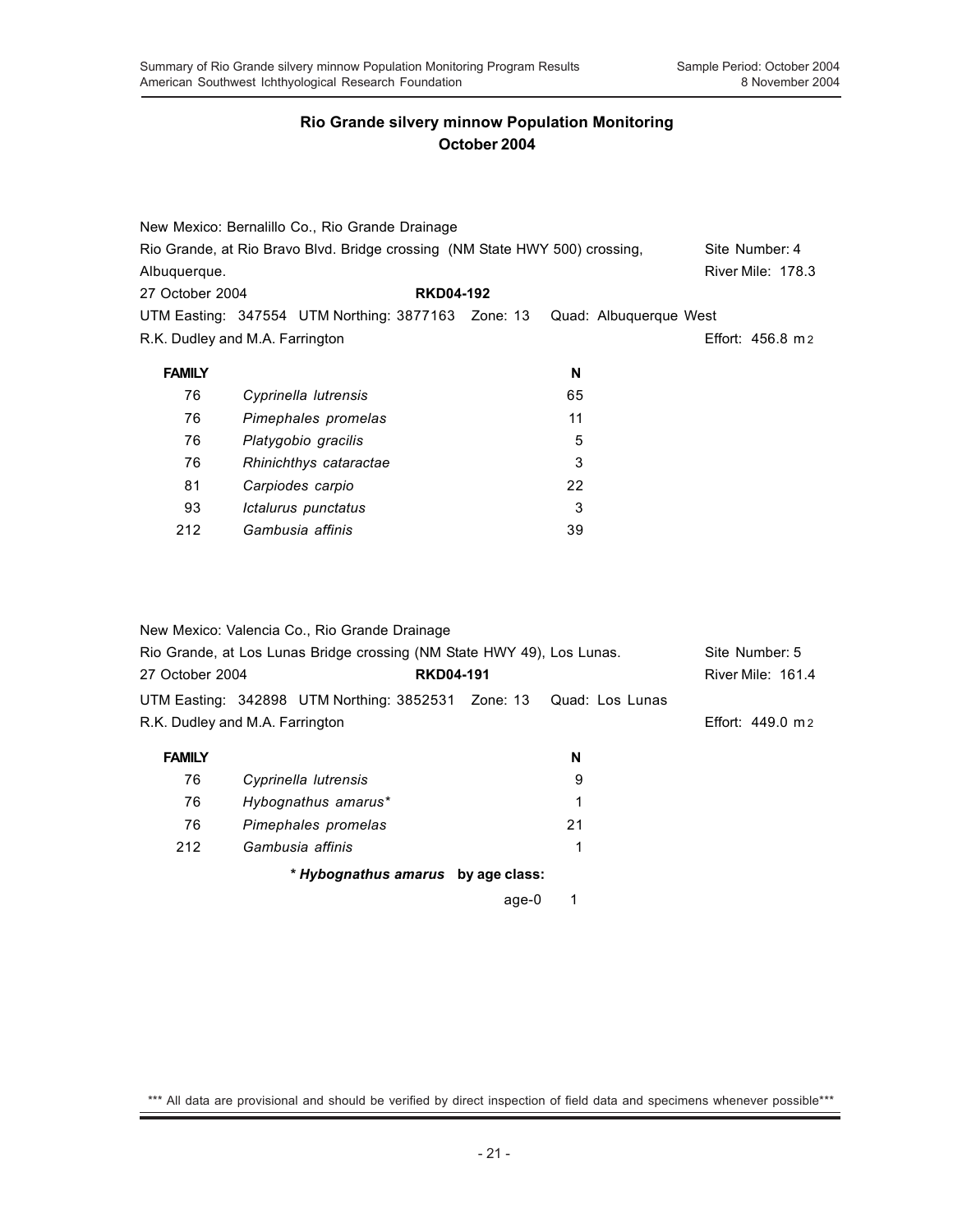|                 | New Mexico: Valencia Co., Rio Grande Drainage                                    |                |                          |
|-----------------|----------------------------------------------------------------------------------|----------------|--------------------------|
|                 | Rio Grande, ca. 1.0 miles upstream of NM State HWY 309/6 bridge crossing, Belen. | Site Number: 6 |                          |
| 27 October 2004 | <b>RKD04-190</b>                                                                 |                | <b>River Mile: 151.5</b> |
|                 | UTM Easting: 339972 UTM Northing: 3837061 Zone: 13                               | Quad: Tome     |                          |
|                 | R.K. Dudley and M.A. Farrington                                                  |                | Effort: 339.3 m 2        |
| <b>FAMILY</b>   |                                                                                  | N              |                          |
| 76              | Cyprinella lutrensis                                                             | 256            |                          |
| 76              | Cyprinus carpio                                                                  | 3              |                          |
| 76              | Hybognathus amarus*                                                              | 3              |                          |
| 76              | Pimephales promelas                                                              | 55             |                          |
| 76              | Platygobio gracilis                                                              | 1              |                          |
| 81              | Carpiodes carpio                                                                 | $\overline{2}$ |                          |
| 93              | Amejurus natalis                                                                 | 1              |                          |
| 212             | Gambusia affinis                                                                 | 173            |                          |
|                 | * Hybognathus amarus by age class:                                               |                |                          |
|                 |                                                                                  | 3<br>age-0     |                          |
|                 |                                                                                  |                |                          |
|                 |                                                                                  |                |                          |
|                 | New Mexico: Valencia Co., Rio Grande Drainage                                    |                |                          |
|                 | Rio Grande, ca. 2.2 miles upstream of NM State HWY 346 bridge crossing, Jarales. |                | Site Number: 7           |
| 27 October 2004 | <b>RKD04-189</b>                                                                 |                | River Mile: 143.2        |
|                 | UTM Easting: 338136 UTM Northing: 3827329 Zone: 13                               | Quad: Veguita  |                          |
|                 | R.K. Dudley and M.A. Farrington                                                  |                | Effort: 377.0 m 2        |
| <b>FAMILY</b>   |                                                                                  | N              |                          |
| 76              | Cyprinella lutrensis                                                             | 444            |                          |

| 76  | Cyprinella lutrensis | 444 |
|-----|----------------------|-----|
| 76  | Pimephales promelas  | 85  |
| 93  | Ictalurus punctatus  |     |
| 212 | Gambusia affinis     | 329 |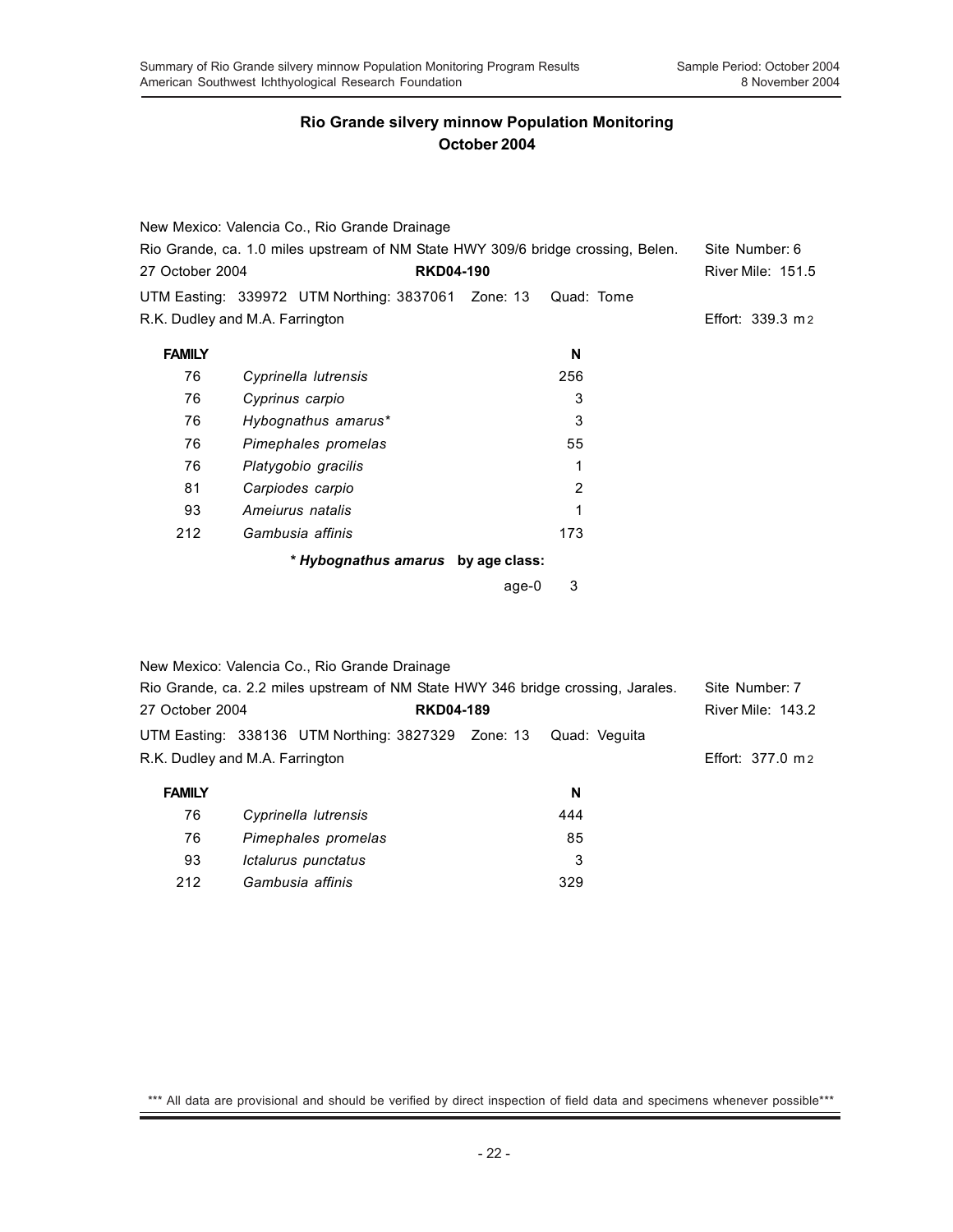|                 | New Mexico: Socorro Co., Rio Grande Drainage        |  |               |                   |
|-----------------|-----------------------------------------------------|--|---------------|-------------------|
|                 | Rio Grande, at US HWY 60 bridge crossing, Bernardo. |  |               |                   |
| 28 October 2004 | <b>RKD04-196</b>                                    |  |               | River Mile: 130.6 |
|                 | UTM Easting: 334604 UTM Northing: 3809726 Zone: 13  |  | Quad: Abeytas |                   |
|                 | R.K. Dudley, M.A. Farrington, and T.L. Max          |  |               | Effort: 477.0 m 2 |
| <b>FAMILY</b>   |                                                     |  | N             |                   |
| 76              | Cyprinella lutrensis                                |  | 350           |                   |
| 76              | Pimephales promelas                                 |  | 105           |                   |
| 81              | Carpiodes carpio                                    |  | 1             |                   |
|                 |                                                     |  |               |                   |
| 93              | Ictalurus punctatus                                 |  | 1             |                   |

New Mexico: Socorro Co., Rio Grande Drainage

|                 | Rio Grande, ca. 3.5 miles downstream of the US HWY 60 bridge crossing, Bernardo. |               | Site Number: 9            |
|-----------------|----------------------------------------------------------------------------------|---------------|---------------------------|
| 28 October 2004 | <b>RKD04-195</b>                                                                 |               | <b>River Mile: 127.0</b>  |
|                 | UTM Easting: 331094 UTM Northing: 3805229 Zone: 13                               | Quad: Abeytas |                           |
|                 | R.K. Dudley, M.A. Farrington, and T.L. Max                                       |               | Effort: $440.3 \text{ m}$ |
| <b>FAMILY</b>   |                                                                                  | N             |                           |
| 76              | Cyprinella lutrensis                                                             | 443           |                           |
| 76              | Cyprinus carpio                                                                  | 1             |                           |
| 76              | Pimephales promelas                                                              | 12            |                           |

93 *Ictalurus punctatus* 1 212 *Gambusia affinis* 88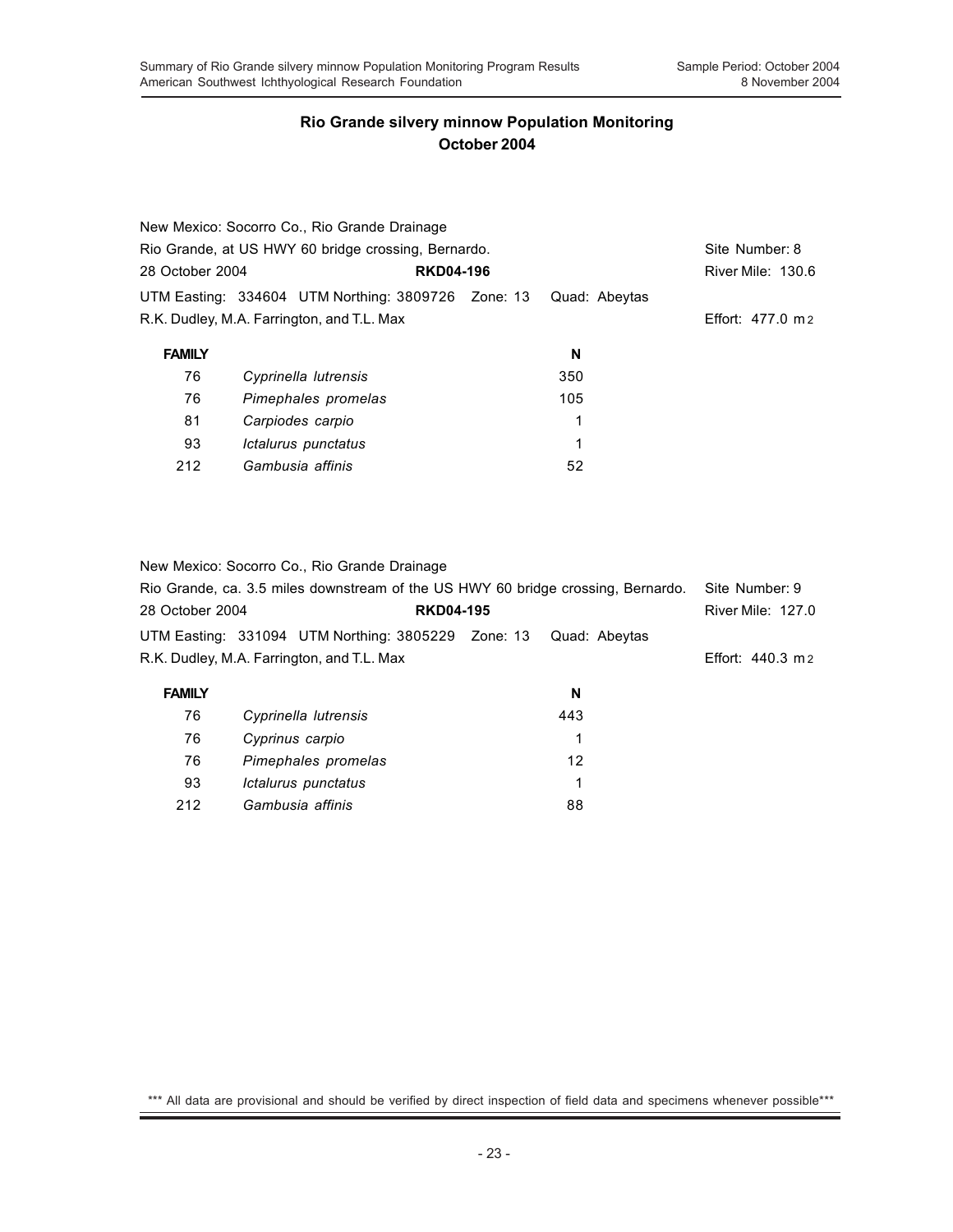|                 | New Mexico: Socorro Co., Rio Grande Drainage                               |                  |               |                           |
|-----------------|----------------------------------------------------------------------------|------------------|---------------|---------------------------|
|                 | Rio Grande, ca. 0.6 miles upstream of San Acacia Diversion Dam, San Acacia |                  |               |                           |
| 28 October 2004 |                                                                            | <b>RKD04-194</b> |               | <b>River Mile: 116.8</b>  |
|                 | UTM Easting: 327902 UTM Northing: 3792603 Zone: 13                         |                  | Quad: La Jova |                           |
|                 | R.K. Dudley, M.A. Farrington, and T.L. Max                                 |                  |               | Effort: $460.3 \text{ m}$ |
| <b>FAMILY</b>   |                                                                            |                  | N             |                           |
| 76              | Cyprinella lutrensis                                                       |                  | 31            |                           |
| 76              | Pimephales promelas                                                        |                  | 3             |                           |
| 76              | Platygobio gracilis                                                        |                  | 21            |                           |
| 93              | Ictalurus punctatus                                                        |                  | 14            |                           |
| 212             | Gambusia affinis                                                           |                  | 8             |                           |

|                 | New Mexico: Socorro Co., Rio Grande Drainage                        |       |     |  |                            |  |
|-----------------|---------------------------------------------------------------------|-------|-----|--|----------------------------|--|
|                 | Rio Grande, directly below San Acacia Diversion Dam, San Acacia.    |       |     |  | Site Number: 10            |  |
| 27 October 2004 | <b>RKD04-193</b>                                                    |       |     |  | River Mile: 116.2          |  |
|                 | UTM Easting: 326162 UTM Northing: 3791977 Zone: 13 Quad: San Acacia |       |     |  |                            |  |
|                 | R.K. Dudley and M.A. Farrington                                     |       |     |  | Effort: $381.5 \text{ m2}$ |  |
| <b>FAMILY</b>   |                                                                     |       | N   |  |                            |  |
| 76              | Cyprinella lutrensis                                                |       | 512 |  |                            |  |
| 76              | Cyprinus carpio                                                     |       | 1   |  |                            |  |
| 76              | Hybognathus amarus*                                                 |       | 18  |  |                            |  |
| 76              | Pimephales promelas                                                 |       | 83  |  |                            |  |
| 76              | Platygobio gracilis                                                 |       | 42  |  |                            |  |
| 76              | Rhinichthys cataractae                                              |       | 3   |  |                            |  |
| 81              | Carpiodes carpio                                                    |       | 1   |  |                            |  |
| 93              | Ictalurus punctatus                                                 |       | 5   |  |                            |  |
| 212             | Gambusia affinis                                                    |       | 21  |  |                            |  |
|                 | * Hybognathus amarus by age class:                                  |       |     |  |                            |  |
|                 |                                                                     | age-0 | 18  |  |                            |  |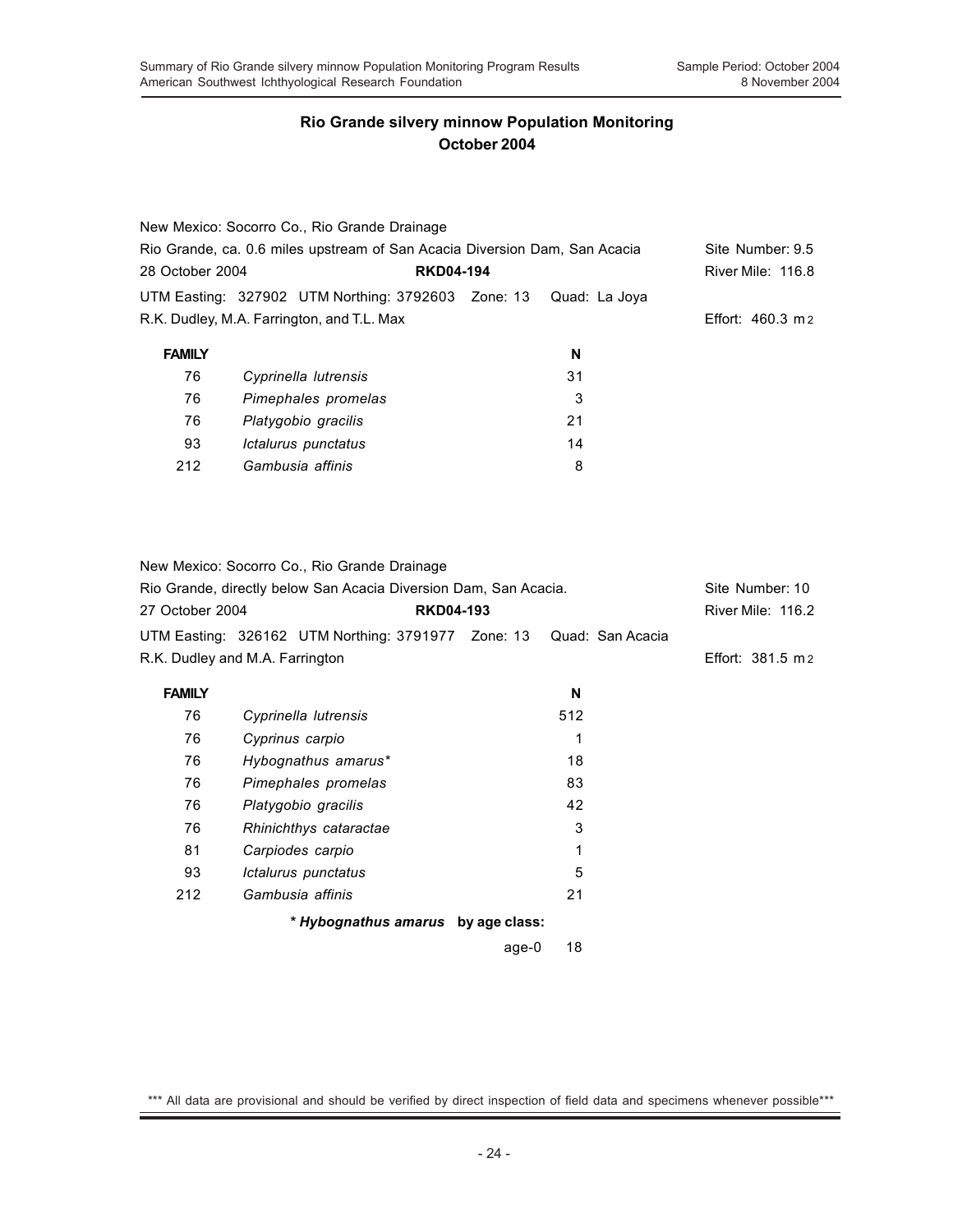|                                                                               | New Mexico: Socorro Co., Rio Grande Drainage                     |       |                 |                          |
|-------------------------------------------------------------------------------|------------------------------------------------------------------|-------|-----------------|--------------------------|
| Rio Grande, ca. 1.5 miles downstream of San Acacia Diversion Dam, San Acacia. |                                                                  |       | Site Number: 11 |                          |
| 26 October 2004                                                               | <b>RKD04-188</b>                                                 |       |                 | <b>River Mile: 114.6</b> |
|                                                                               | UTM Easting: 325263 UTM Northing: 3790442 Zone: 13 Quad: Lemitar |       |                 |                          |
|                                                                               | R.K. Dudley, W.H. Brandenburg, and H.L. Parmeter                 |       |                 | Effort: 713.3 m 2        |
| <b>FAMILY</b>                                                                 |                                                                  |       | N               |                          |
| 76                                                                            | Cyprinella lutrensis                                             |       | 359             |                          |
| 76                                                                            | Cyprinus carpio                                                  |       | 1               |                          |
| 76                                                                            | Hybognathus amarus*                                              |       | 5               |                          |
| 76                                                                            | Pimephales promelas                                              |       | 18              |                          |
| 76                                                                            | Platygobio gracilis                                              |       | 12              |                          |
| 212                                                                           | Gambusia affinis                                                 |       | 4               |                          |
|                                                                               | * Hybognathus amarus by age class:                               |       |                 |                          |
|                                                                               |                                                                  | age-0 | 5               |                          |

|                 | New Mexico: Socorro Co., Rio Grande Drainage                                   |  |                   |
|-----------------|--------------------------------------------------------------------------------|--|-------------------|
|                 | Rio Grande, east of Socorro, 0.5 miles upstream of Socorro Low Flow Conveyance |  | Site Number: 12   |
|                 | Channel bridge and east just upstream of Socorro Wastewater Treatment Plant.   |  | River Mile: 99.5  |
| 26 October 2004 | <b>RKD04-187</b>                                                               |  |                   |
|                 | UTM Easting: 327097 UTM Northing: 3771043 Zone: 13 Quad: Loma de las Canas     |  |                   |
|                 | R.K. Dudley, W.H. Brandenburg, and H.L. Parmeter                               |  | Effort: 648.1 m 2 |

| <b>FAMILY</b> |                                    | N   |
|---------------|------------------------------------|-----|
| 76            | Cyprinella lutrensis               | 260 |
| 76            | Hybognathus amarus*                | 7   |
| 76            | Pimephales promelas                | 24  |
| 76            | Platygobio gracilis                | 1   |
| 212           | Gambusia affinis                   | 13  |
|               | * Hybognathus amarus by age class: |     |

ī

age-0 7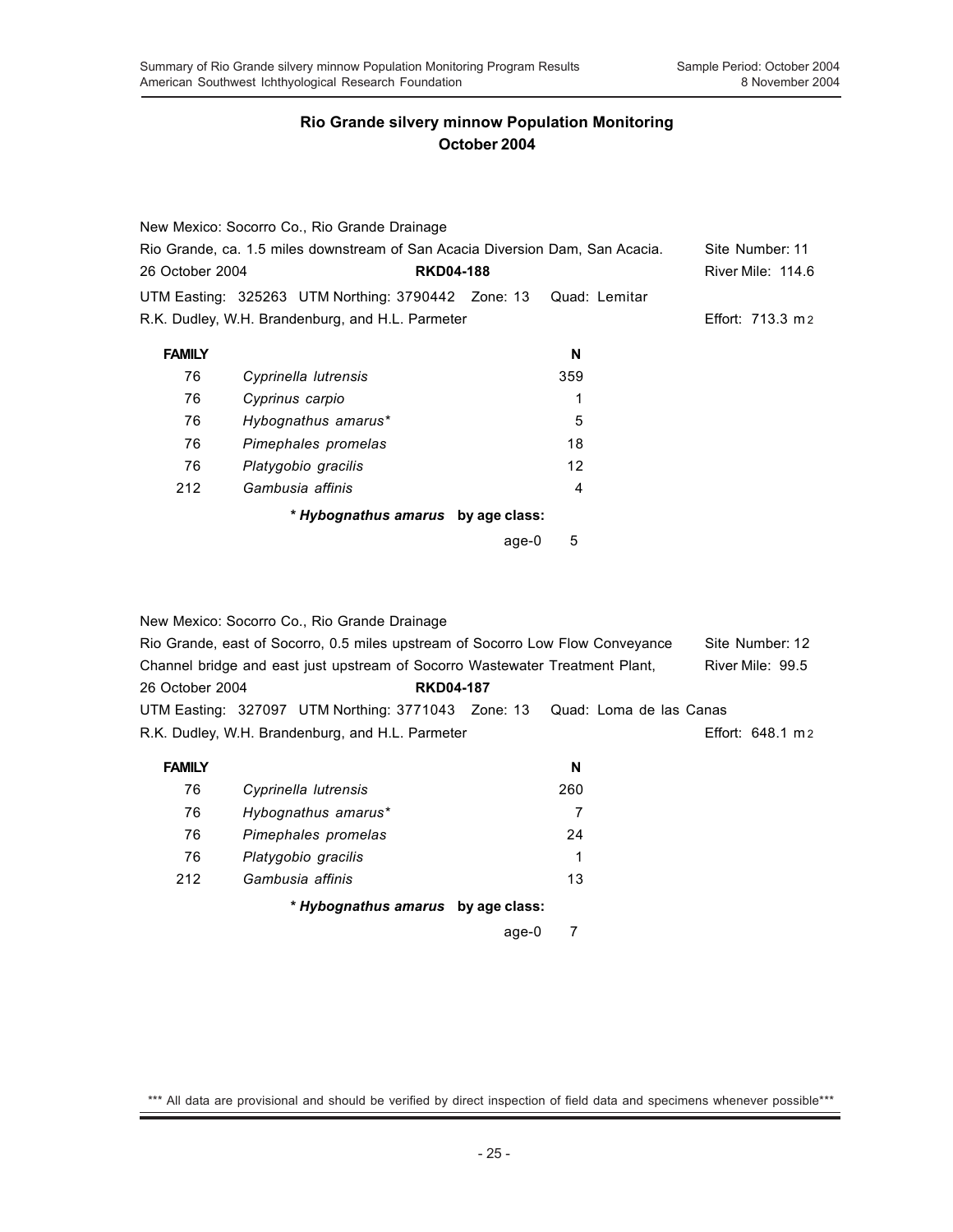|                                                                 | New Mexico: Socorro Co., Rio Grande Drainage                            |                  |                   |                   |
|-----------------------------------------------------------------|-------------------------------------------------------------------------|------------------|-------------------|-------------------|
| Rio Grande, ca. 4.0 miles upstream of U.S. 380 bridge crossing. | Site Number: 13                                                         |                  |                   |                   |
| 26 October 2004                                                 |                                                                         | <b>RKD04-186</b> |                   | River Mile: 91.7  |
|                                                                 | UTM Easting: 328140 UTM Northing: 3761283 Zone: 13                      |                  | Quad: San Antonio |                   |
|                                                                 | R.K. Dudley, W.H. Brandenburg, and H.L. Parmeter                        |                  |                   | Effort: 700.8 m 2 |
| <b>FAMILY</b>                                                   |                                                                         |                  | N                 |                   |
|                                                                 |                                                                         |                  |                   |                   |
| 76                                                              | Cyprinella lutrensis                                                    |                  | 1                 |                   |
| 81                                                              | Carpiodes carpio                                                        |                  | 1                 |                   |
|                                                                 |                                                                         |                  |                   |                   |
|                                                                 | New Mexico: Socorro Co., Rio Grande Drainage                            |                  |                   |                   |
|                                                                 | Rio Grande, at US HWY 380 bridge crossing, San Antonio.                 |                  |                   | Site Number: 14   |
| 26 October 2004                                                 |                                                                         | <b>RKD04-185</b> |                   | River Mile: 87.1  |
|                                                                 | UTM Easting: 328914 UTM Northing: 3754471 Zone: 13                      |                  | Quad: San Antonio |                   |
|                                                                 | R.K. Dudley, W.H. Brandenburg, and H.L. Parmeter                        |                  |                   | Effort: 807.0 m 2 |
| <b>FAMILY</b>                                                   |                                                                         |                  | N                 |                   |
|                                                                 |                                                                         |                  |                   |                   |
|                                                                 |                                                                         |                  |                   |                   |
|                                                                 |                                                                         |                  |                   |                   |
|                                                                 | New Mexico: Socorro Co., Rio Grande Drainage                            |                  |                   |                   |
|                                                                 | Rio Grande, directly east of Bosque del Apache National Wildlife Refuge |                  |                   | Site Number: 15   |
| 25 October 2004 -                                               |                                                                         | DKD04-484        |                   | - Divar Mila 70 1 |

25 October 2004 **RKD04-184** River Mile: 79.1 UTM Easting: 327055 UTM Northing: 3740839 Zone: 13 Quad: San Antonio SE R.K. Dudley, M.A. Farrington, and H.L. Parmeter **Effort: 520.3 m** 2

| <b>FAMILY</b> |                      | N |
|---------------|----------------------|---|
| 76            | Cyprinella lutrensis |   |